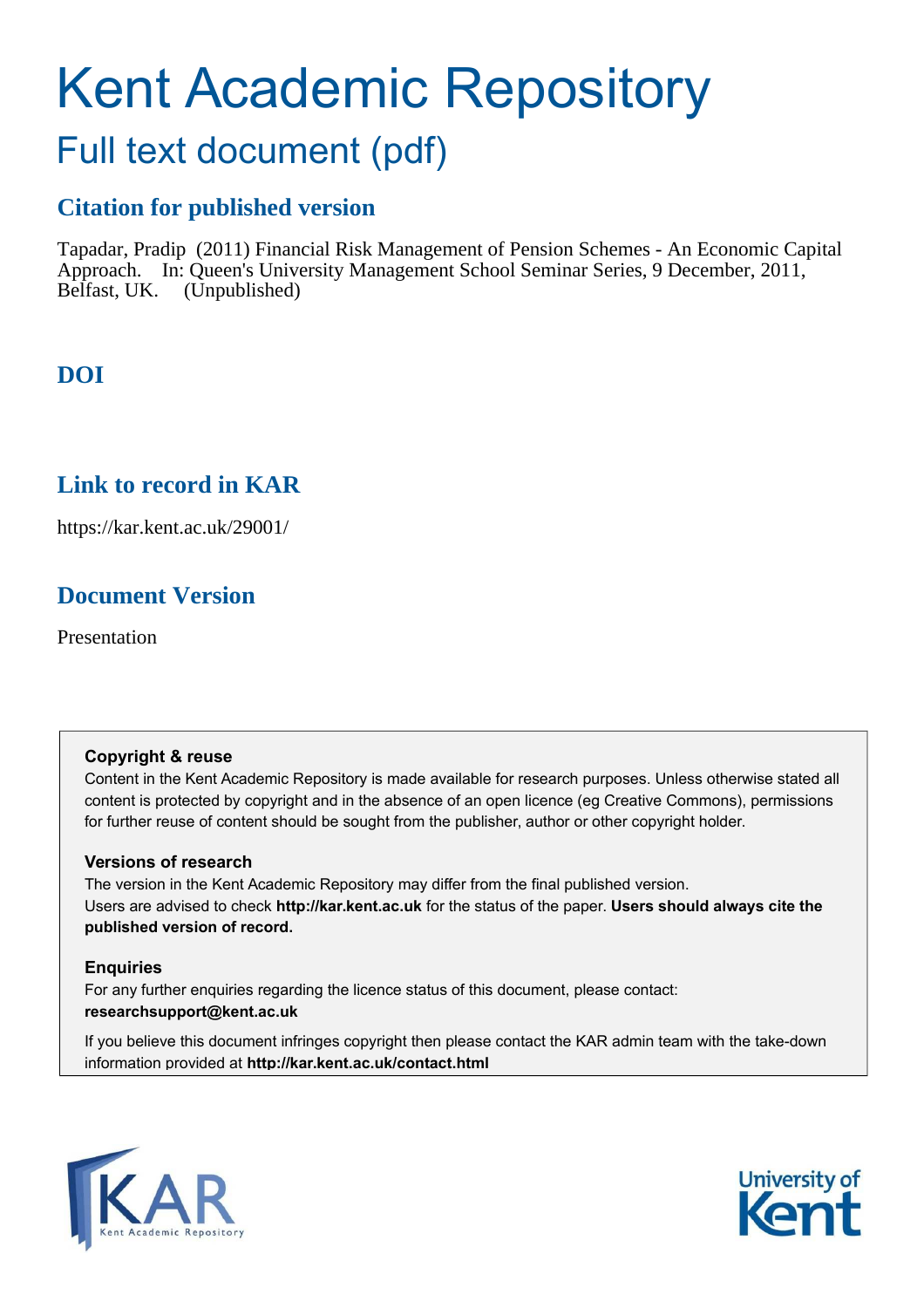#### Financial Risk Management of Pension Schemes – An Economic Capital Approach

#### Pradip Tapadar

#### School of Mathematics, Statistics and Actuarial Science University of Kent

Queen's University Management School, December 9, 2011

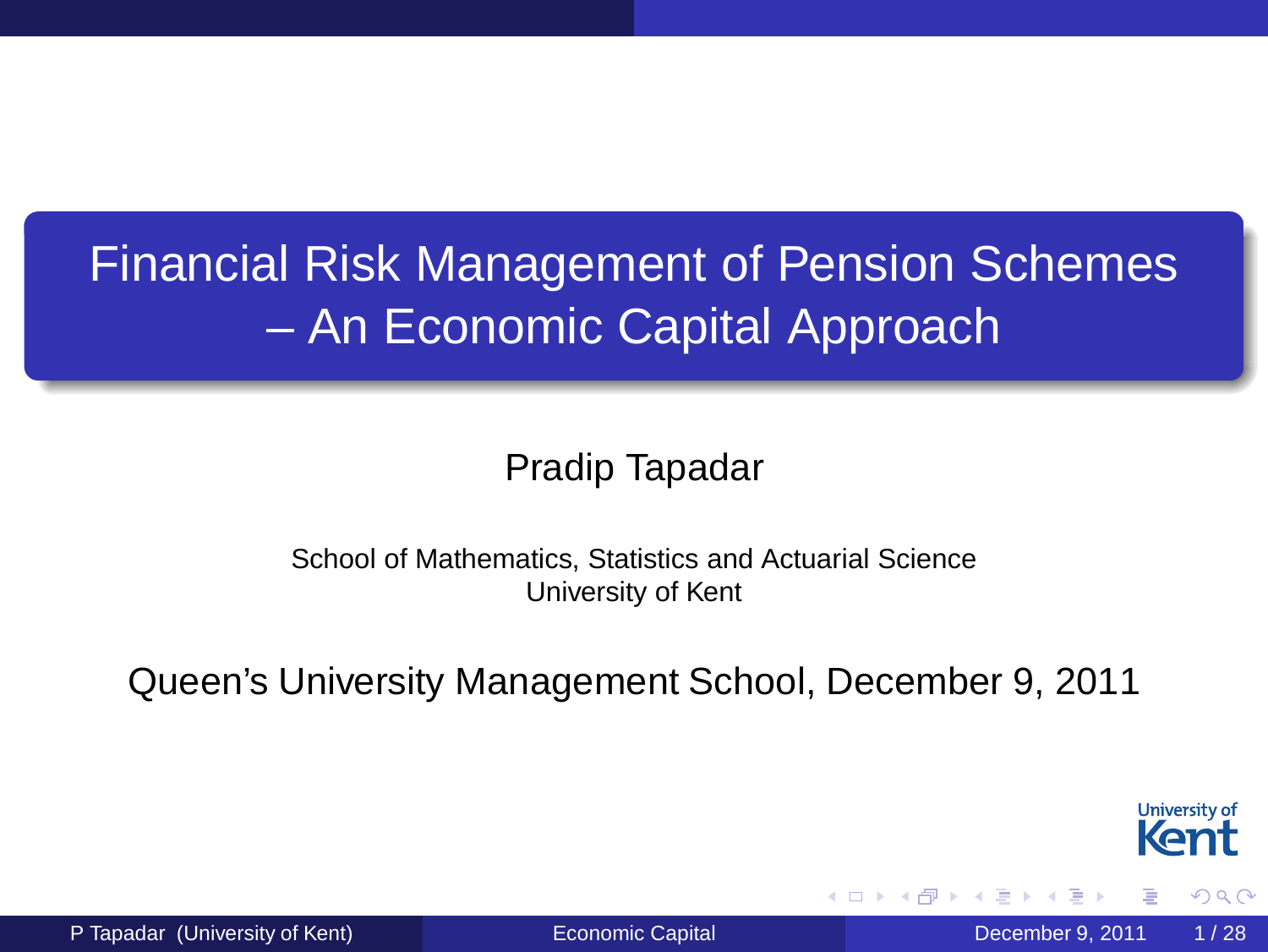

- [Economic Capital of a Life Insurance Annuity Firm](#page-7-0)
- 3 [Economic Capital of Universities Superannuation Scheme](#page-14-0)

#### **[Conclusion](#page-25-0)**



<span id="page-2-0"></span> $\Omega$ 

4. 17. 18

A D

3. 重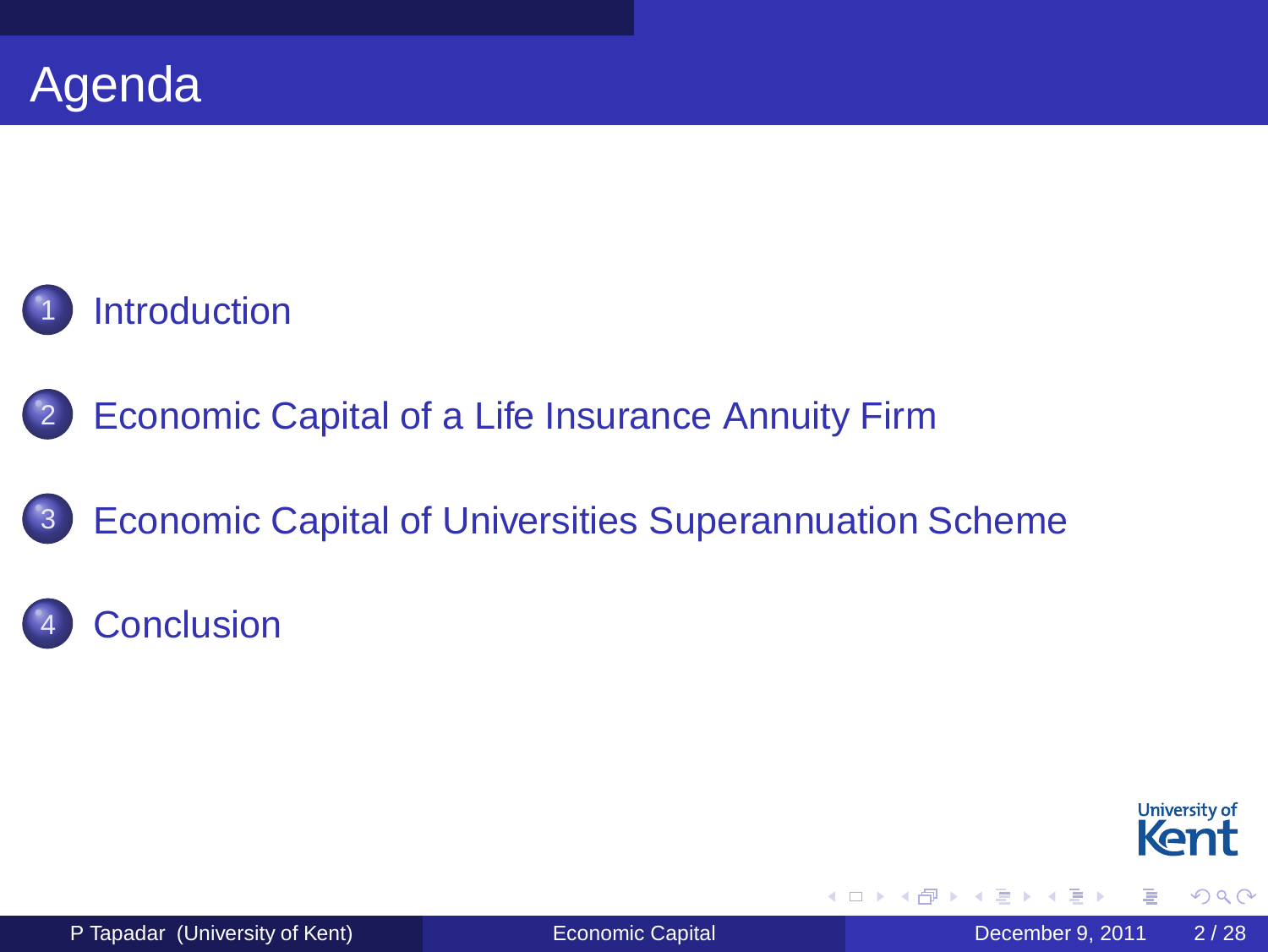#### Agenda

#### **[Introduction](#page-2-0)**

- **•** [Background](#page-3-0)
- **[Pensions Change](#page-4-0)**
- [Decline of UK Defined Benefit \(DB\) Pension Schemes](#page-5-0)

#### **[Economic Capital of a Life Insurance Annuity Firm](#page-7-0)**

[Economic Capital of Universities Superannuation Scheme](#page-14-0)

#### **[Conclusion](#page-25-0)**



<span id="page-3-0"></span> $\Omega$ 

-4 E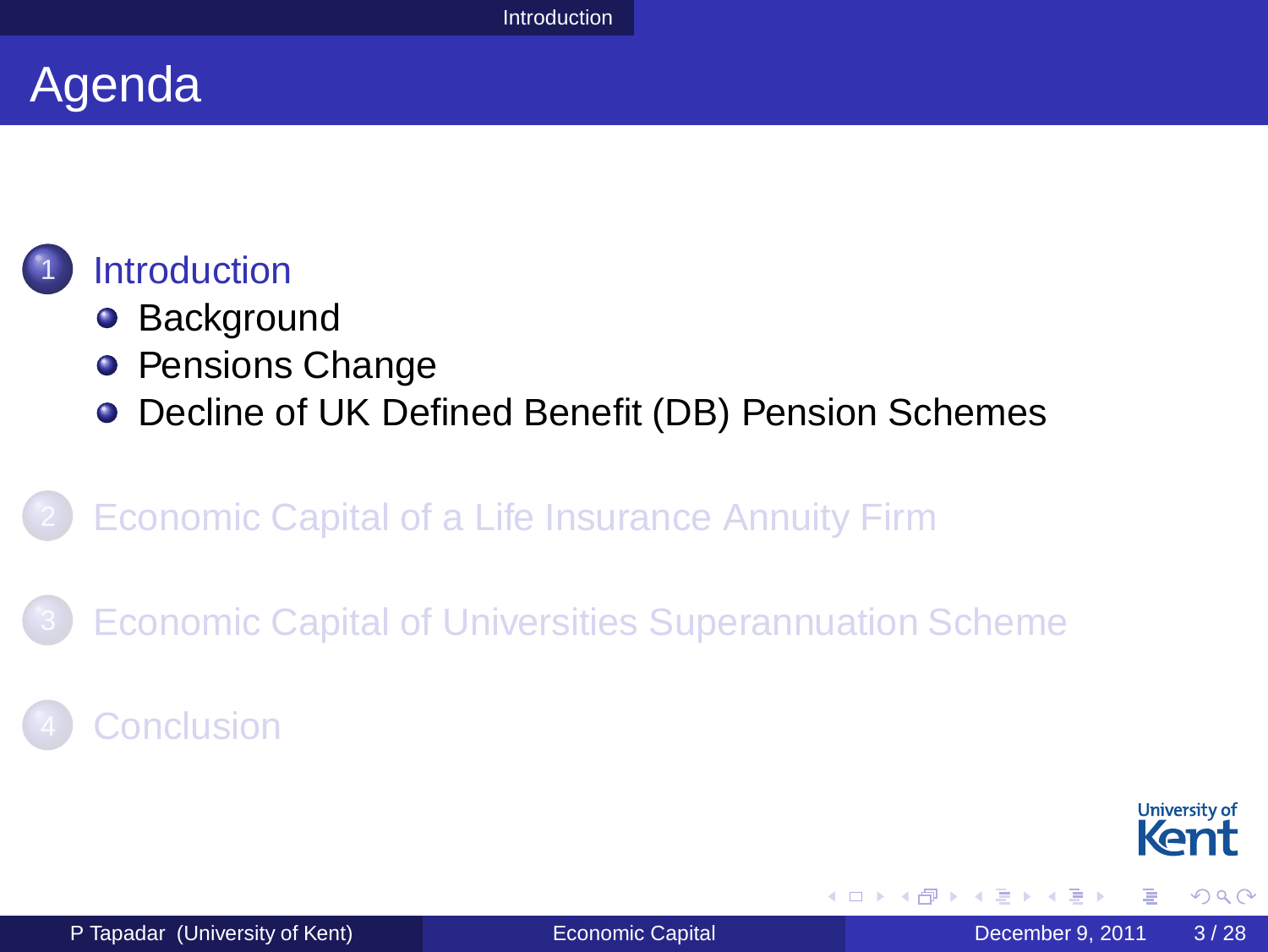#### **Background**

- Recent history and developments:
	- Enron, Equitable Life, Financial crisis of 2007.
	- Basel 2, 3 and Solvency 2.
- Increased scrutiny of occupational pension schemes:
	- Ageing population.
	- Lower expected real investment returns.
	- Unstable financial markets.
- Regulatory differences:
	- Banks, insurers FSA : Pension funds The Pensions Regulator.
	- No formal capital requirements for pension funds.
	- Pension funds subject to funding and not solvency standards.
- Need for an effective unifying framework to monitor and manage risk across the entire financial services sector.



<span id="page-4-0"></span> $\Omega$ 

 $\mathcal{A}$   $\overline{\mathcal{B}}$   $\rightarrow$   $\mathcal{A}$   $\overline{\mathcal{B}}$   $\rightarrow$   $\mathcal{A}$   $\overline{\mathcal{B}}$   $\rightarrow$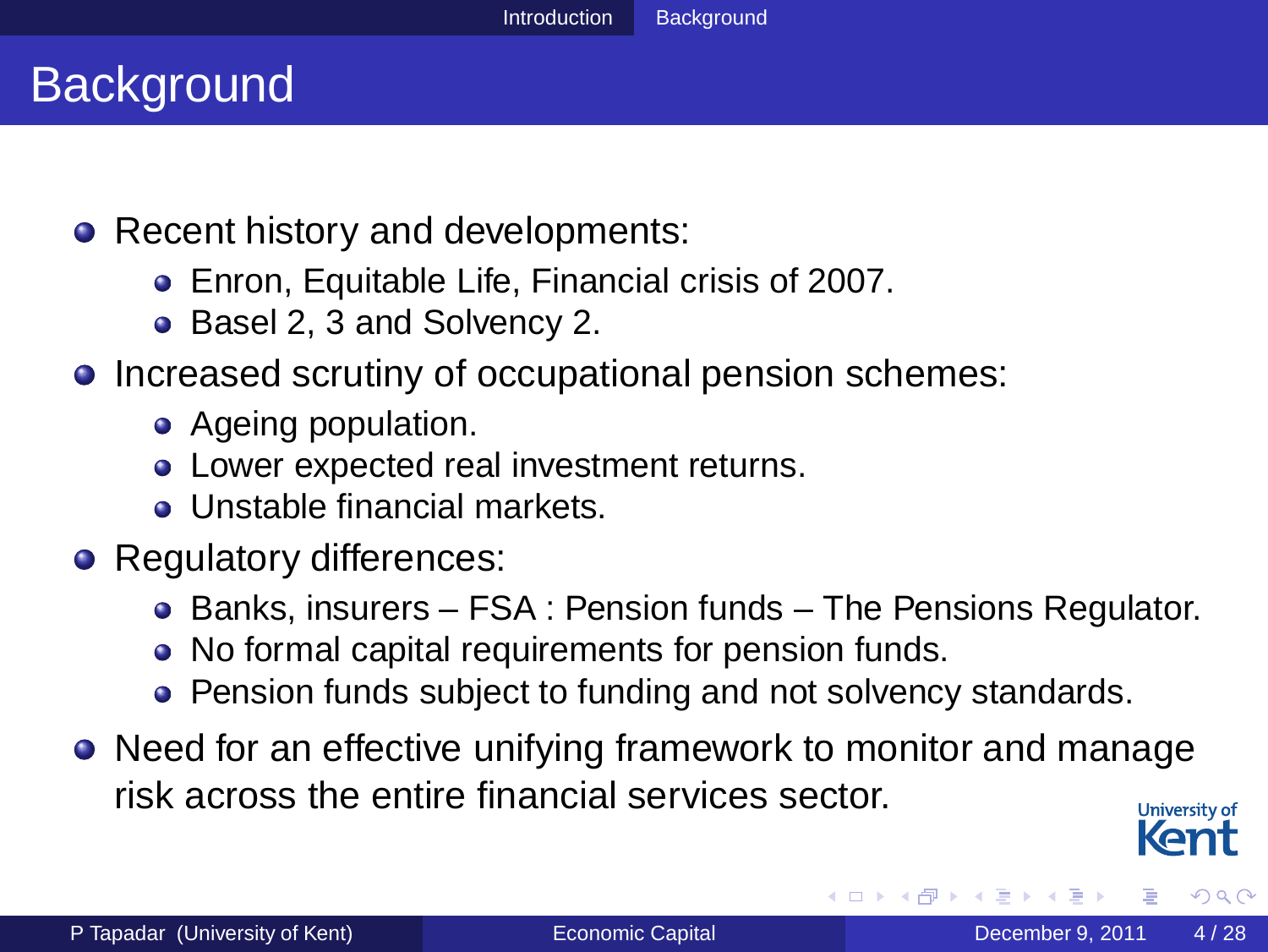#### Pensions Change

- UK DB pension schemes:
	- based broadly on years of service, an accrual rate and final salary;
	- in their rudimentary form date back to late 16th century;
	- predominant occupational pension schemes until 1980s;
	- prove their value to employees.
- UK DC pension schemes:
	- based on contributions paid and investment returns earned;
	- have become more favoured since 1980s:
	- $\bullet$  due to the rapid growth of the financial markets;
	- and also being more flexible and easily transferable.
- Regulatory developments for DB pension schemes:
	- First attempt at financial regulation MFR (Pensions Act 1995).
	- **Introduction of PPF in Pensions Act 2004**
	- **European Commission Green Paper (2010) on future of pensions.**<br> **EUROPEAN Commission Call for Advise (2011) sime for a University of**
	- European Commission Call for Advice (2011) aims for introduction of risk-based Solvency 2 typ[e r](#page-3-0)[eg](#page-5-0)[i](#page-3-0)[me](#page-4-0)[.](#page-5-0)

<span id="page-5-0"></span>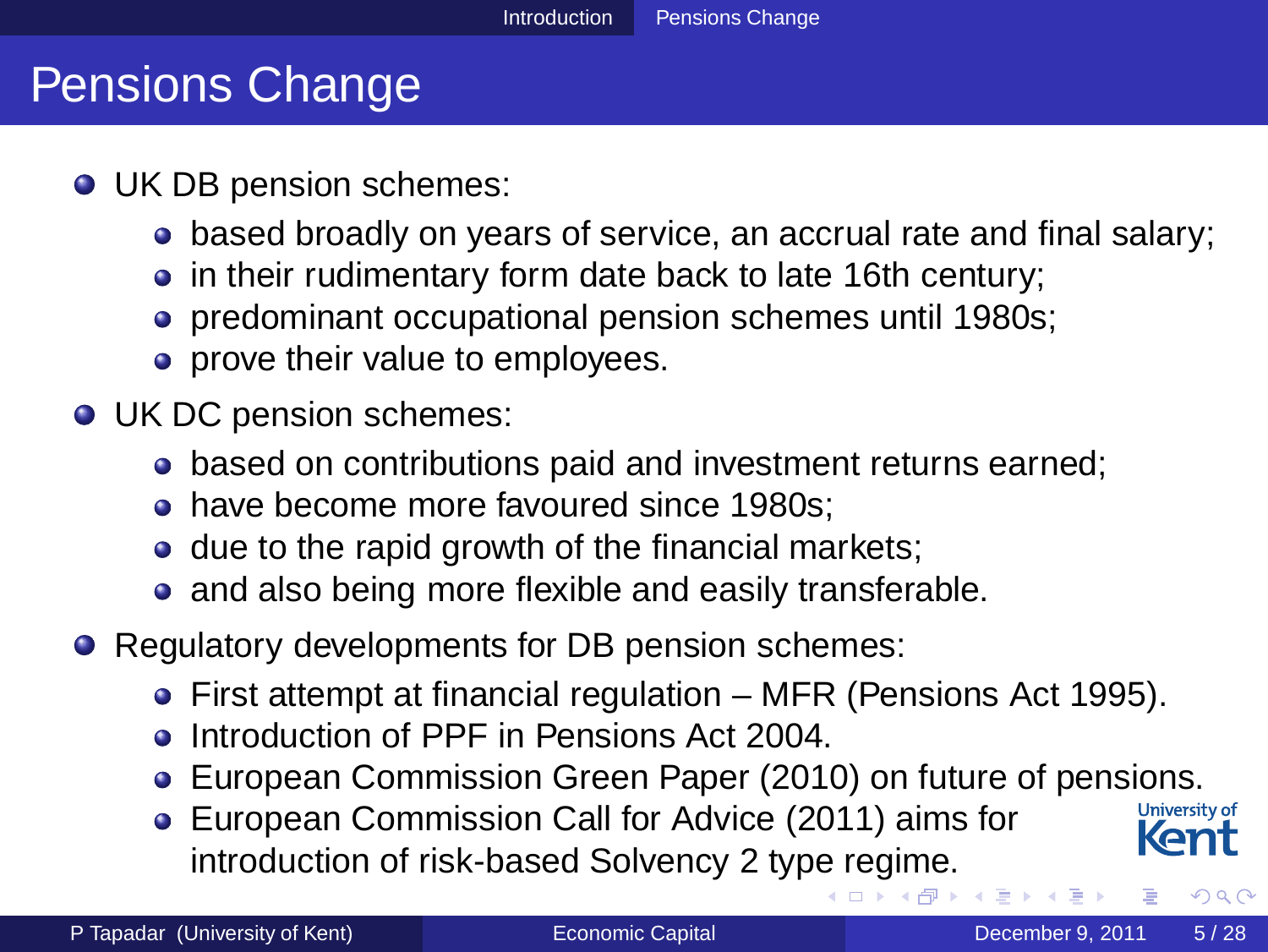4 m k

#### Decline of UK Defined Benefit (DB) Pension Schemes

Table: Distribution of UK DB pension schemes by status. (Source: The Purple Book (2006–2010))

| Scheme status             |     |           | 2006 2007 2008 2009 2010 |         |       |
|---------------------------|-----|-----------|--------------------------|---------|-------|
| Open                      |     |           | 43% 36% 31% 27% 18%      |         |       |
| Closed to new members     | 44% |           | 45% 50% 52%              |         | -58%  |
| Closed to future accruals | 12% |           | 16% 17%                  | 19% 21% |       |
| Winding Up                | 1%  | <b>2%</b> | 2%                       | 2%      | $2\%$ |

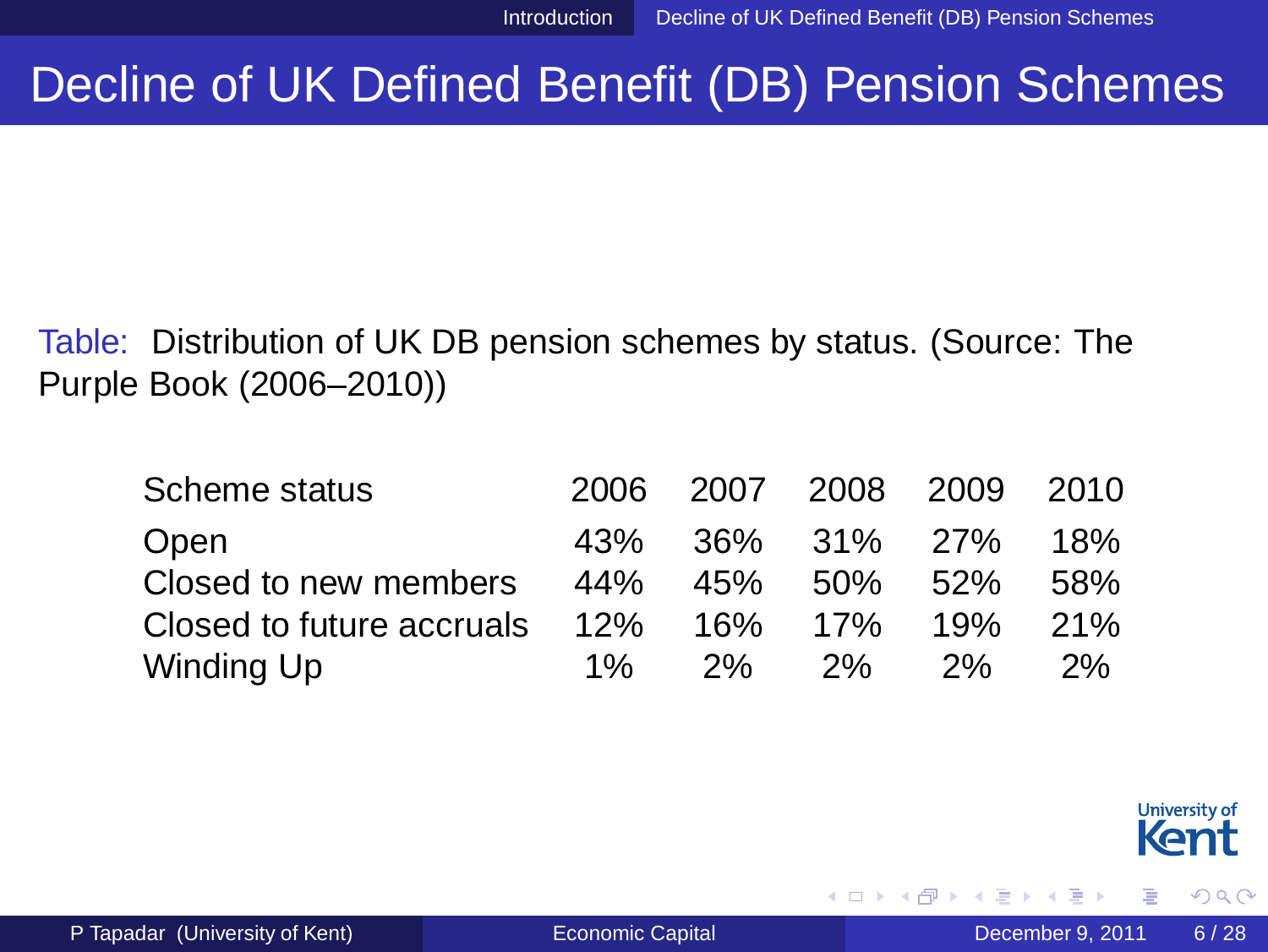4 m k 1

#### Decline of UK Defined Benefit (DB) Pension Schemes

#### Table: UK DB pension schemes funding statistics. (Source: The Purple Book (2006–2010))

|                                                              |  | 2006 2007 2008 2009 2010      |  |
|--------------------------------------------------------------|--|-------------------------------|--|
| Total assets (£billion) 818.2 853.0 857.0 780.4 926.2        |  |                               |  |
| Total liabilities (£billion) 887.5 914.1 955.4 1109.5 1074.4 |  |                               |  |
| Funding level                                                |  | 92.2% 93.3% 89.7% 70.3% 86.2% |  |



<span id="page-7-0"></span> $\Omega$ 

ミャイミ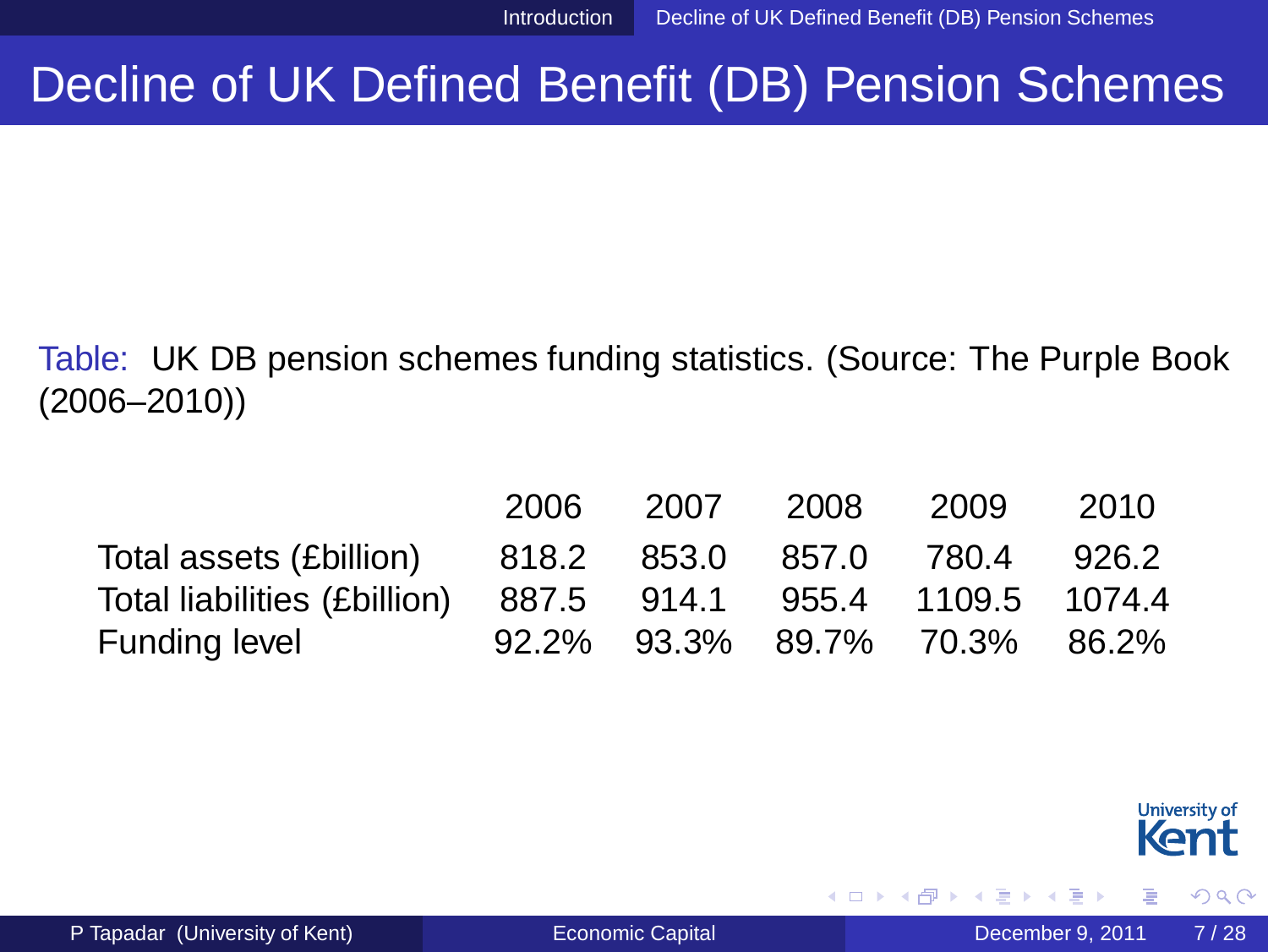#### Agenda

#### **[Introduction](#page-2-0)**

#### [Economic Capital of a Life Insurance Annuity Firm](#page-7-0)

- [Definition of Economic Capital](#page-8-0)
- [The Stochastic Model Economic Variables](#page-9-0)
- [The Stochastic Model Demographic Variables](#page-10-0)
- **[Life Insurance Annuity Example](#page-11-0)**

#### **[Economic Capital of Universities Superannuation Scheme](#page-14-0)**

#### <span id="page-8-0"></span>**[Conclusion](#page-25-0)**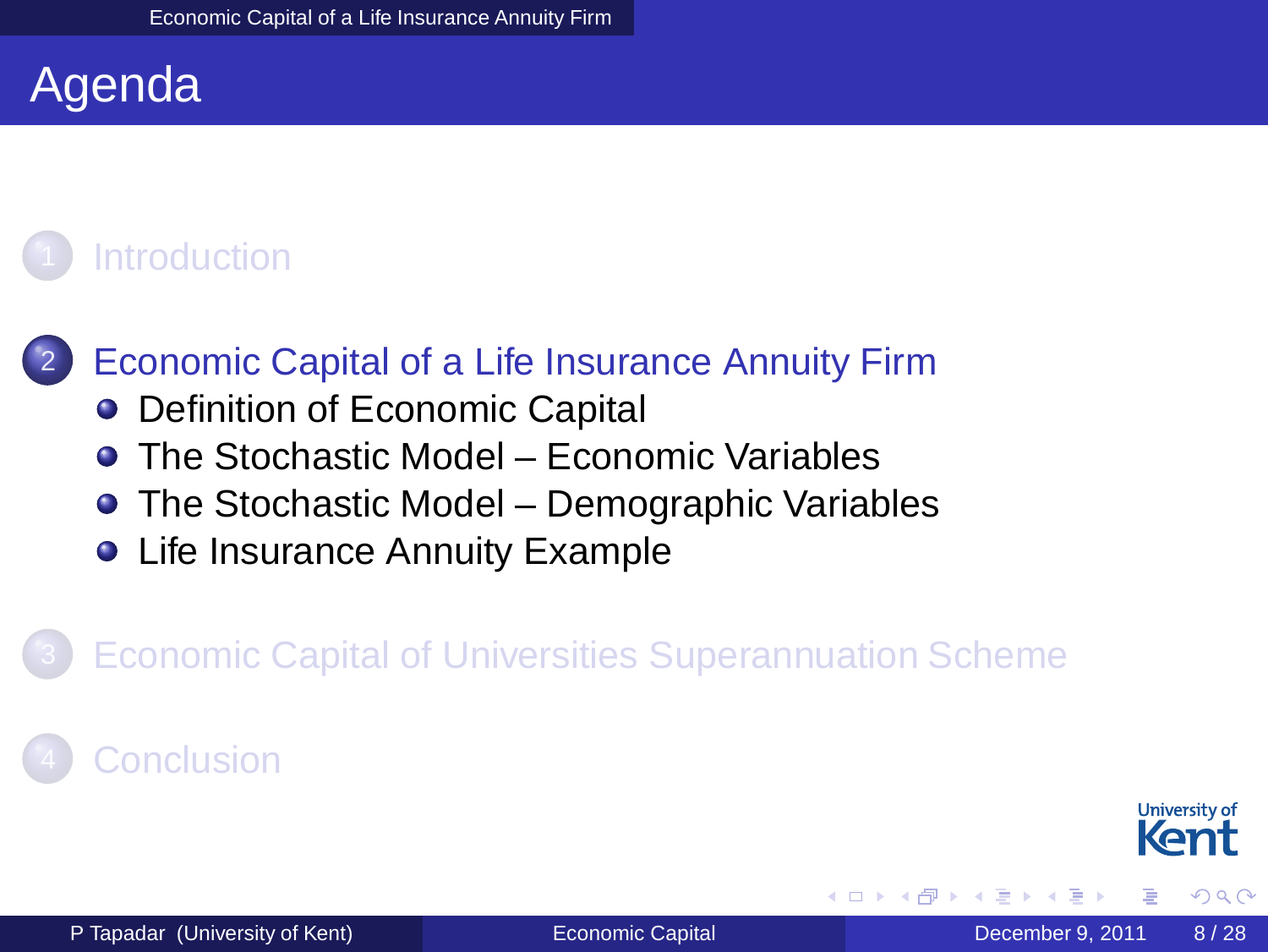#### Economic Capital of a Life Insurance Annuity Firm

#### **Definition**

Economic capital

- . . . is the amount of capital, or excess assets, required
- **.** . . to ensure that the market value
- $\bullet$  ... balance sheet of the firm remains solvent.
- ... over a specified time horizon,
- . . . with a prescribed (high) probability.

<span id="page-9-0"></span>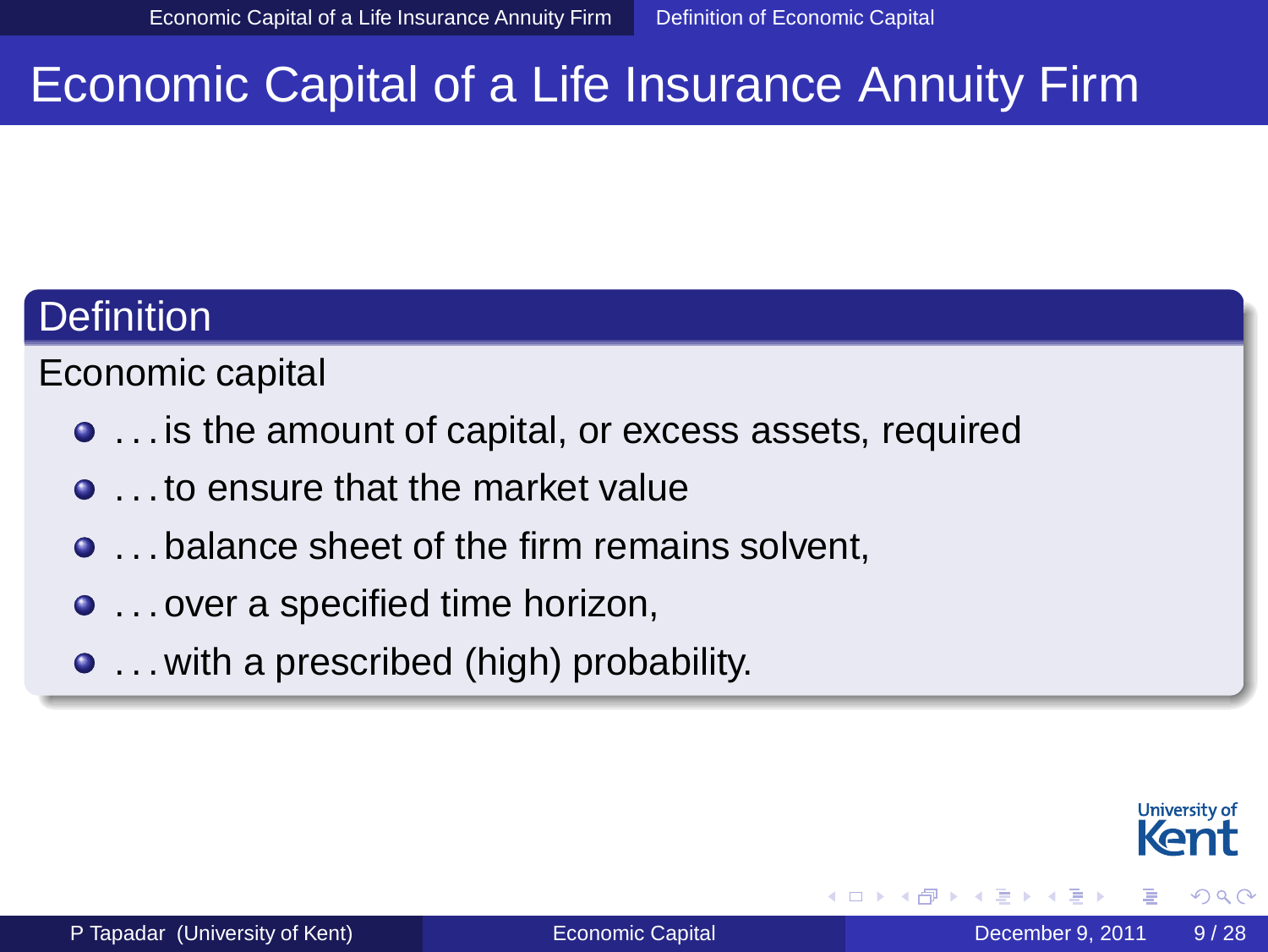#### The Stochastic Model – Economic Variables



Figure: Graphical model of the economic variables.

Model calibrated using historical data from 1900–2000 (source: Dimson, Marsh & Staunton (2002)).



<span id="page-10-0"></span> $\Omega$ 

P Tapadar (University of Kent) [Economic Capital](#page-0-0) December 9, 2011 10/28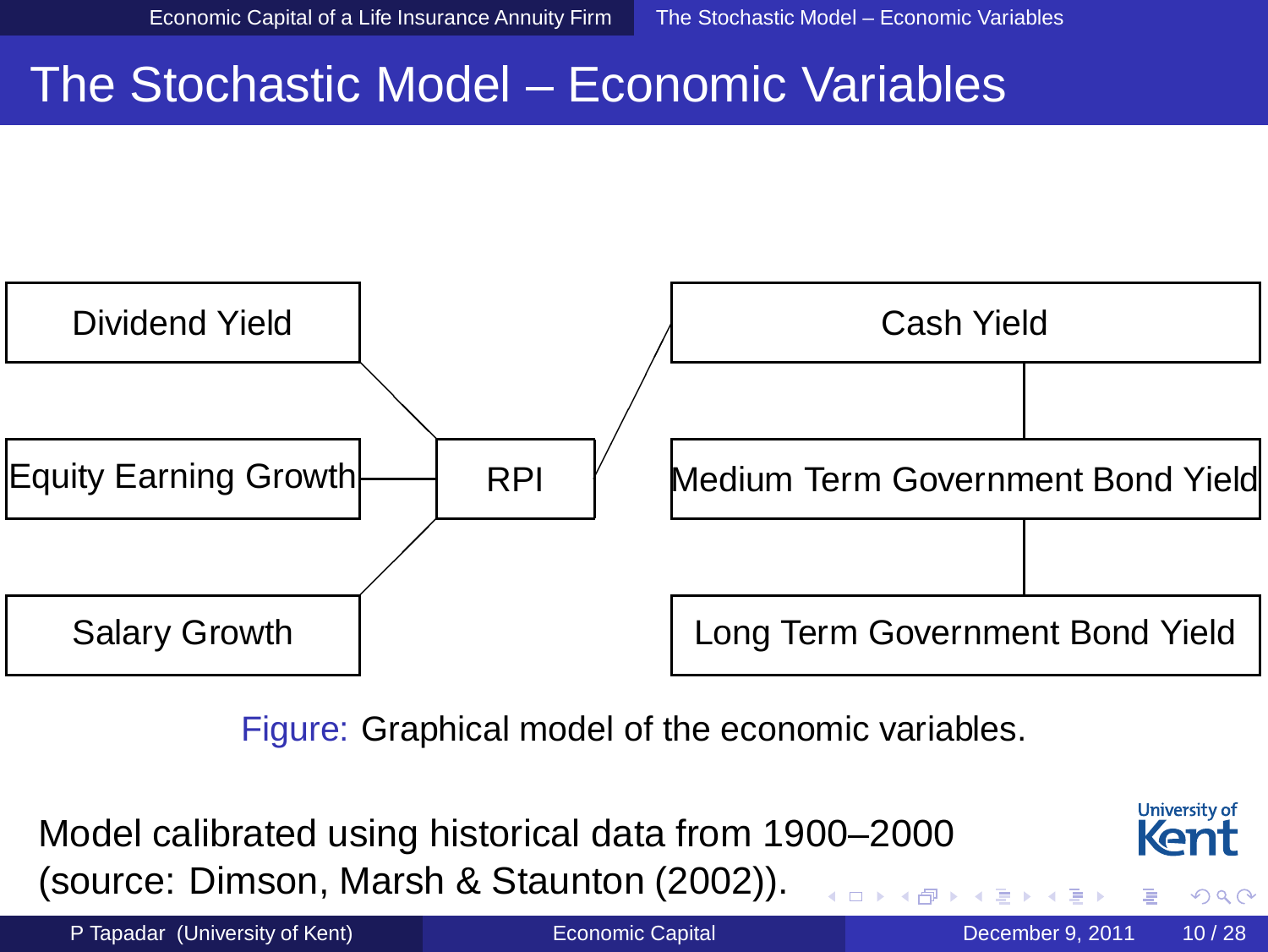#### The Stochastic Model – Demographic Variables

Mortality studies in the UK have extensively documented the

- cohort.
- age-related and
- period-related

improvement effects for both males and females.

Our approach to mortality modelling:

- Start with the base mortality tables PMA92Base and PFA92Base.
- Project base tables forward to 2008 using middle cohort improvement factors.
- <span id="page-11-0"></span>**•** Future projections involve introducing stochastic uncertainty around the central mortality projection using the approach of Sweeting (2008).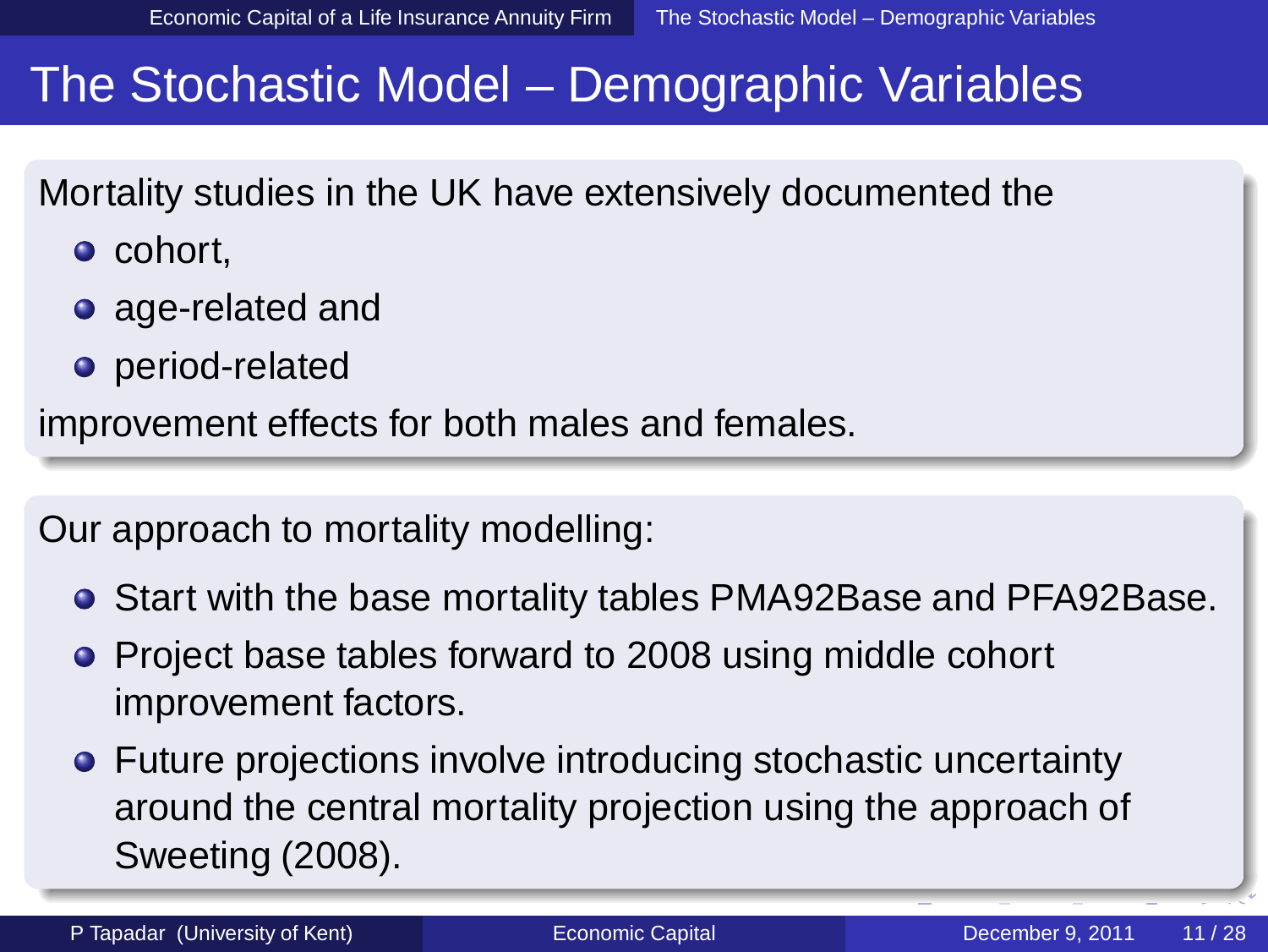#### Life Insurance Annuity Example – Assumptions

- Annual pension of £17,329.  $\bullet$
- **•** Joint life last survivor annuity.
- At inception both lives aged 70.  $\bullet$
- Investment options: Equities + Government Bonds.  $\bullet$

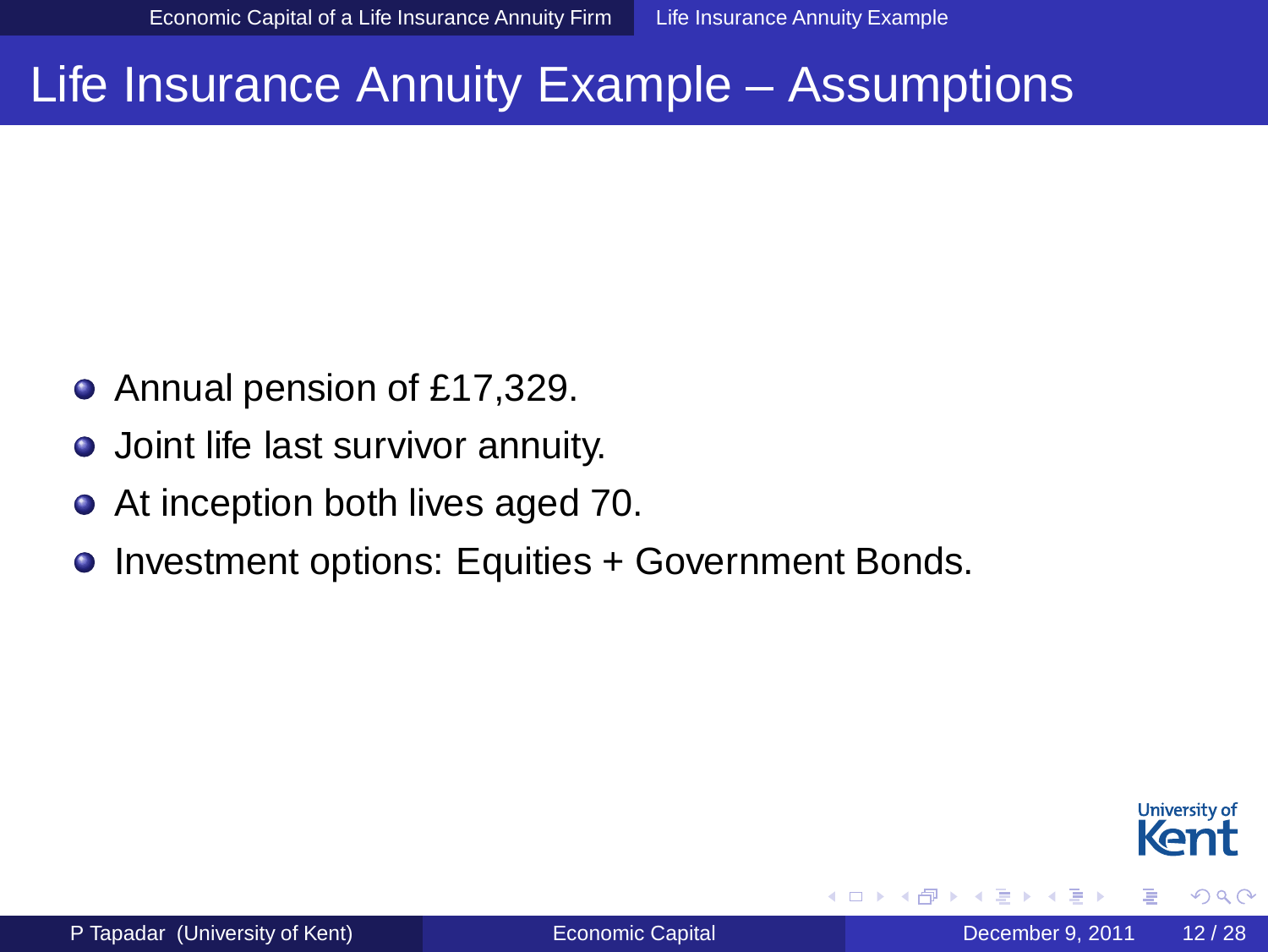#### Annuity Example – 90% Equity + 10% Bonds

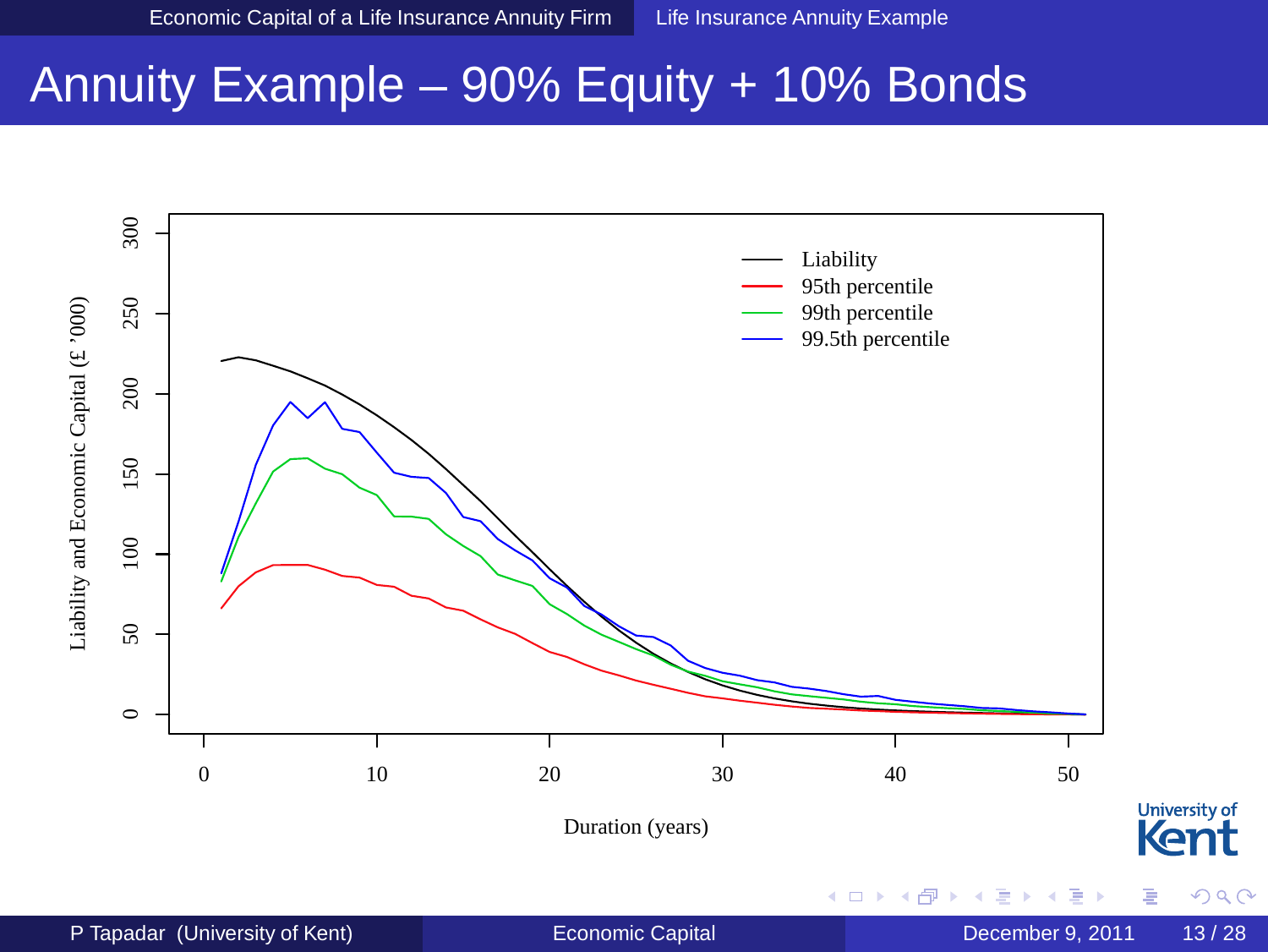#### Annuity Example – 100% Bonds

<span id="page-14-0"></span>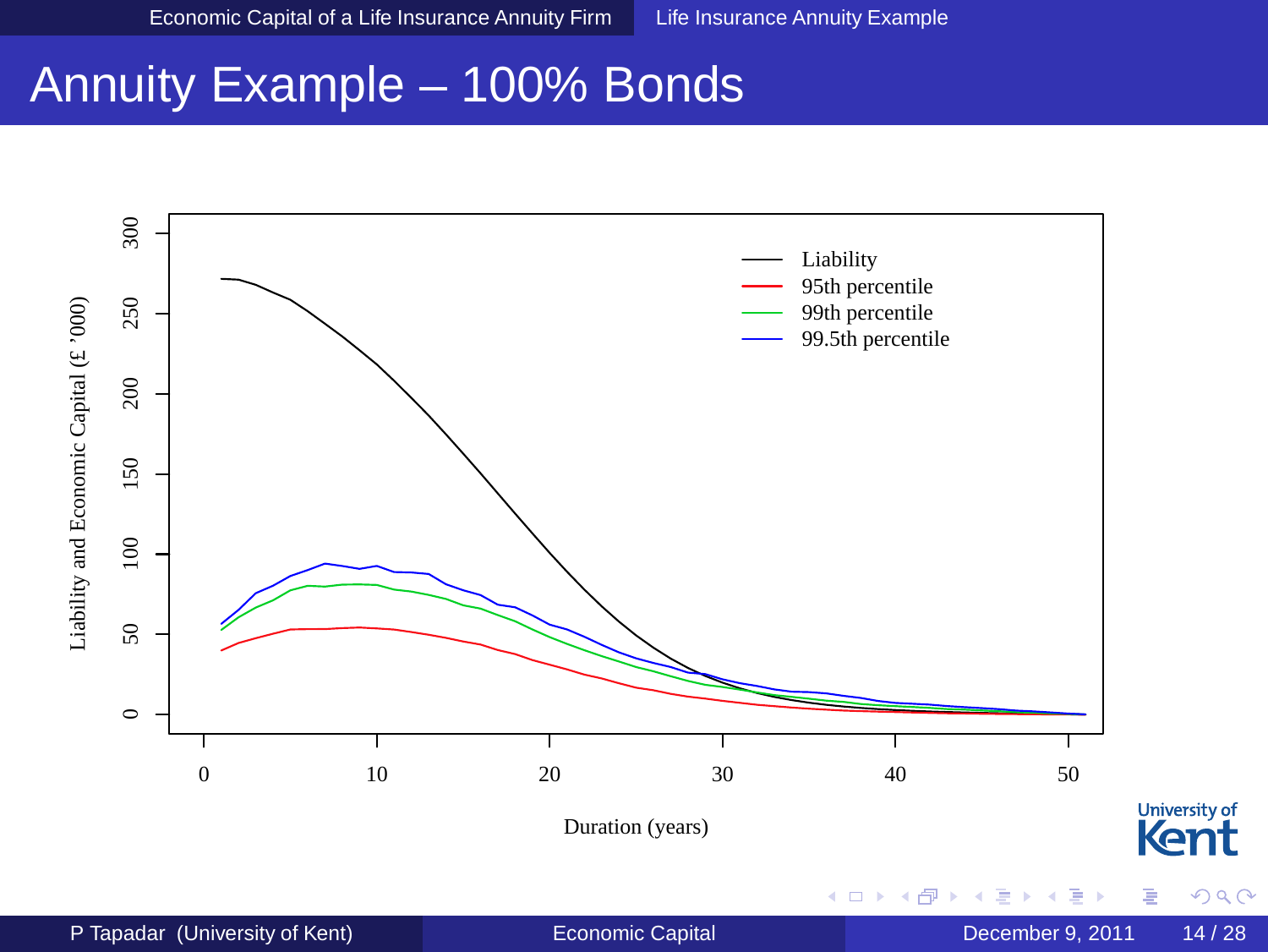#### Agenda

#### **[Introduction](#page-2-0)**



**[Economic Capital of Universities Superannuation Scheme](#page-14-0)** 

- [Definition of Economic Capital Revisited](#page-15-0)
- [Universities Superannuation Scheme \(USS\)](#page-16-0)
- [Membership Statistics](#page-17-0)  $\bullet$
- [Model Points](#page-18-0)  $\bullet$
- $\bullet$ [Model Points vs Valuation Report \(2008\)](#page-19-0)
- <span id="page-15-0"></span>**•** [Results](#page-20-0)

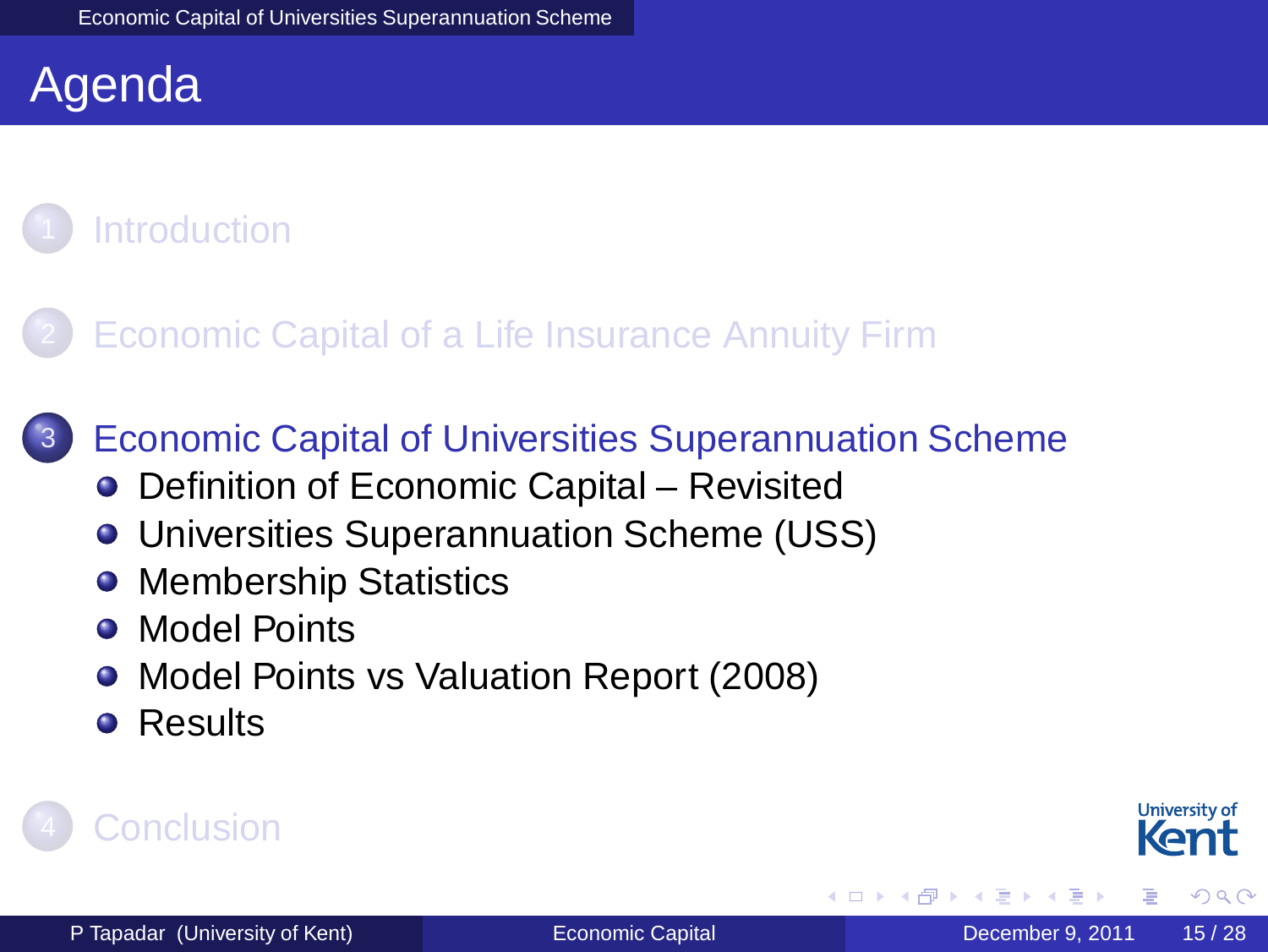#### Economic Capital of a DB Pension Scheme

#### **Definition**

Economic capital

- . . . is the excess of assets, valued on a market value basis
- . . . over best estimate liabilities in respect of accrued benefits
- . . . required to ensure that assets exceeds liabilities
- . . . on all future valuation dates over a specified time horizon
- . . . with a prescribed (high) probability.

<span id="page-16-0"></span>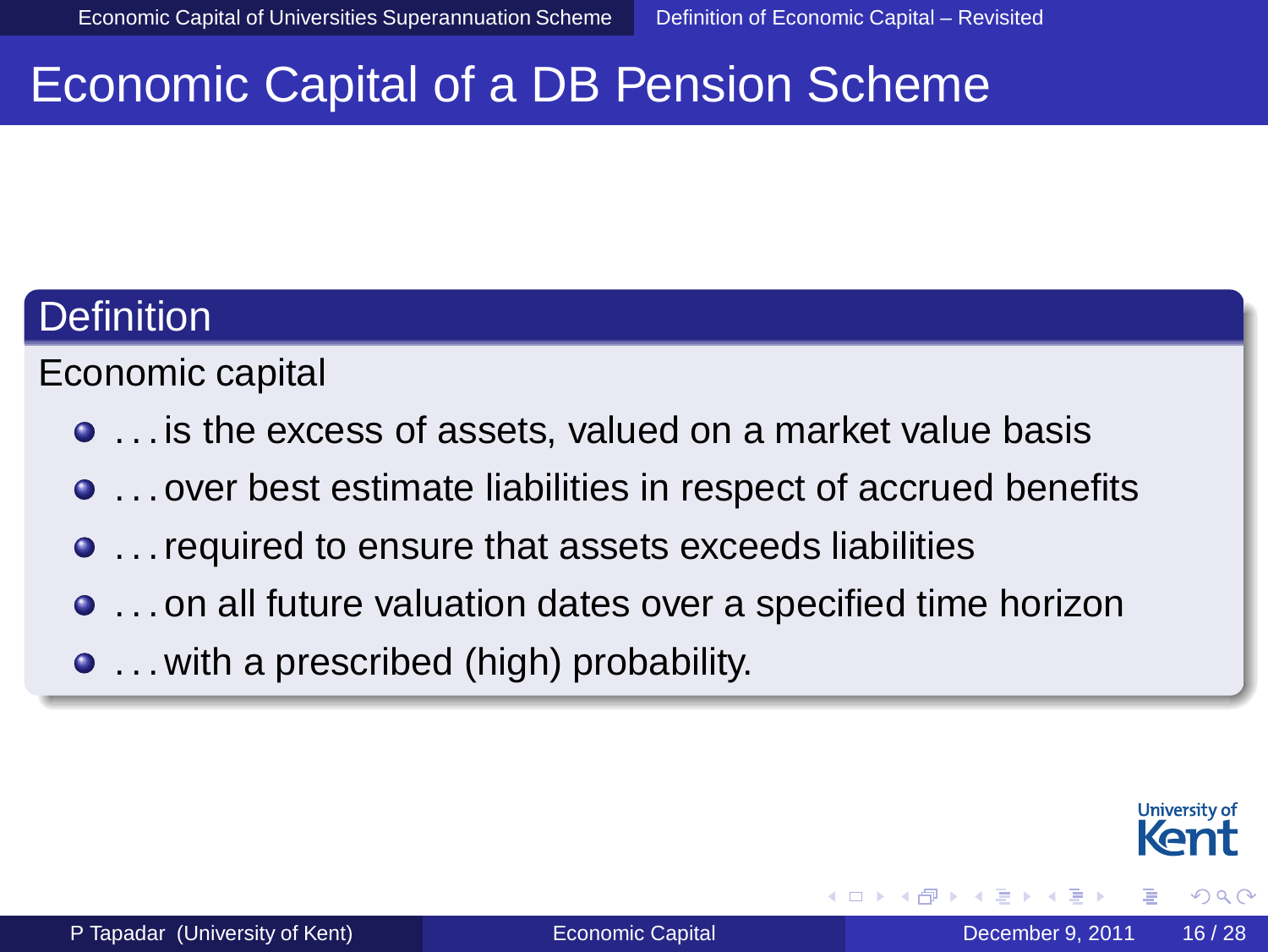#### Universities Superannuation Scheme (USS)

- Retirement age is 62 for both males and females.
- Benefits at retirement:

Annual pension  $= \frac{1}{80} \times$  Pensionable service  $\times$  Pensionable salary; Lump sum payment  $= 3 \times$  Annual pension.

- Annual pension is increased in line with RPI.
- Contribution rate: 16% employer + 6.35% employees.
- <span id="page-17-0"></span>Investment: 90% real + 10% fixed.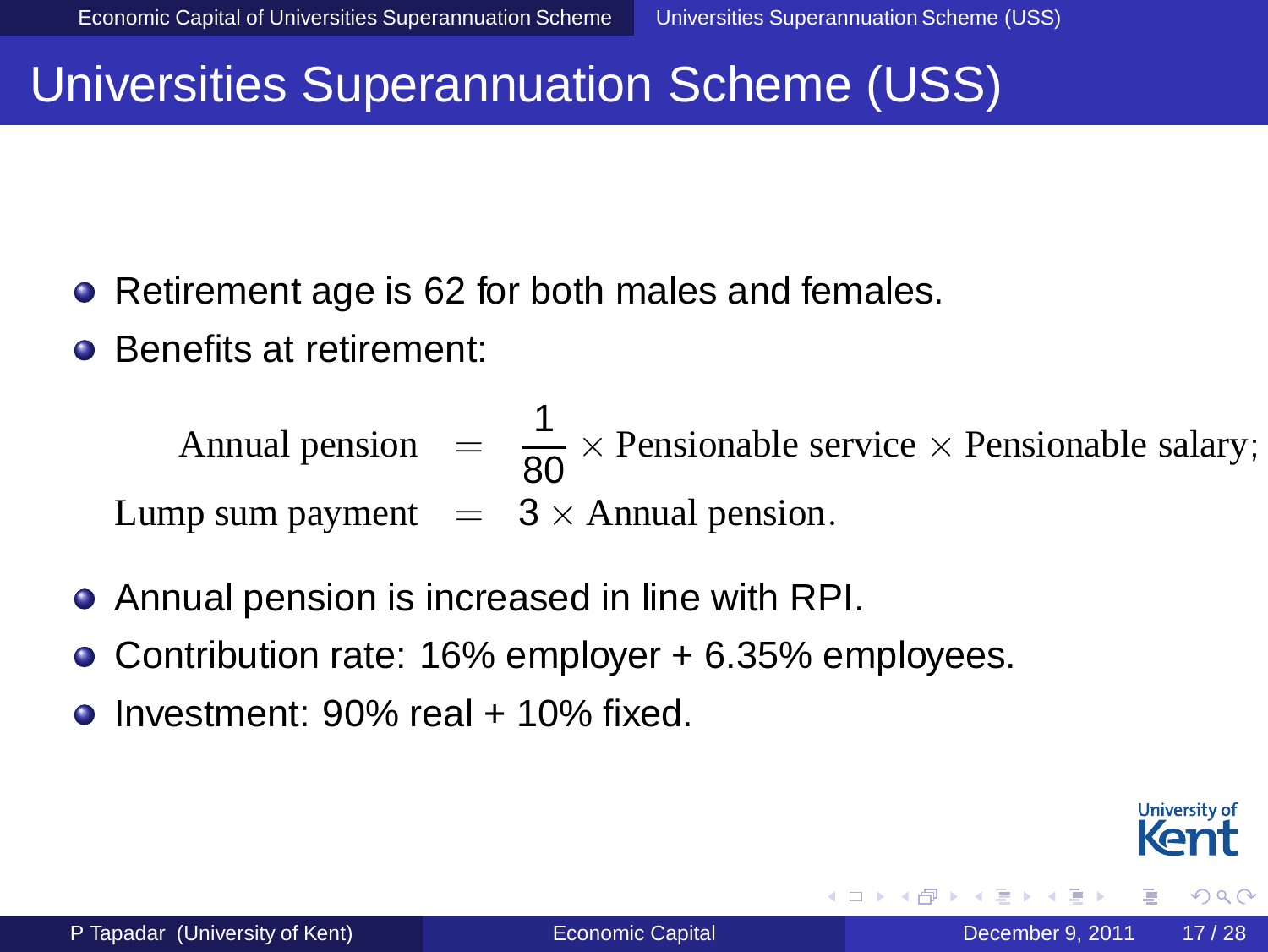#### Membership Statistics

Table: Membership statistics of USS, all UK DB pension schemes and all UK open DB pension schemes.

|                   |         | All UK DB          | All UK open DB     |
|-------------------|---------|--------------------|--------------------|
| Membership status | USS.    | schemes (millions) | schemes (millions) |
| Active members    | 130,450 | 2.74               | 1.56               |
| Deferred members  | 76,104  | 5.23               | 1.99               |
| Pensioners        | 40,945  | 4.43               | 1.92               |
| Dependants        | 8,951   |                    |                    |
| Total             | 256,450 | 12.40              | 5.48               |



<span id="page-18-0"></span> $299$ 

重き す重

4 m k 1  $\leftarrow$   $\leftarrow$   $\leftarrow$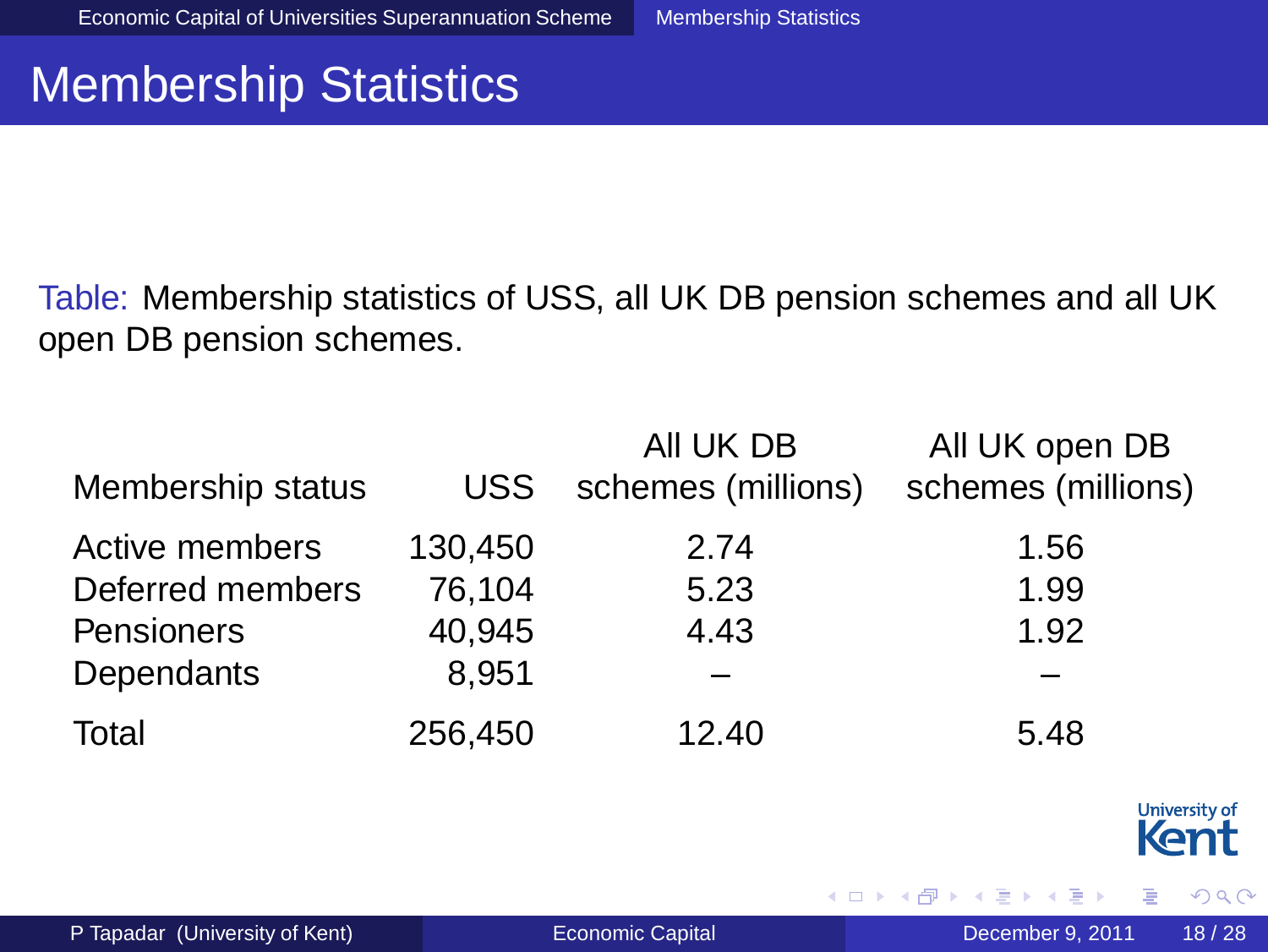#### Model Points

| Active members   |                                |  |                         |                          |                  |                       |
|------------------|--------------------------------|--|-------------------------|--------------------------|------------------|-----------------------|
| Annual salary    |                                |  |                         |                          |                  |                       |
| Age              | Number of members              |  | Past service            | Male                     | Female           |                       |
| 30               | 35,257                         |  | 5                       | £24,685                  | £23,069          |                       |
| 40               | 35,257                         |  | 9                       | £35,225                  | £30,912          |                       |
| 50               | 35,257                         |  | 13                      | £43,700                  | £37,515          |                       |
| 60               | 24,680                         |  | 17                      | £49,405                  | £43,366          |                       |
| Deferred members |                                |  |                         |                          |                  |                       |
| Age              | Number of members              |  |                         | Average deferred pension |                  |                       |
| 44               | 76,104                         |  |                         | £2,044                   |                  |                       |
| Pensioners       |                                |  |                         |                          |                  |                       |
| Age              | Number of members              |  |                         | Average annual pension   |                  |                       |
| 70               | 40,945                         |  |                         | £17,329                  |                  | University of<br>Kent |
|                  |                                |  |                         |                          | イロト イ押 トイヨ トイヨト  | G.<br>QQC             |
|                  | P Tapadar (University of Kent) |  | <b>Economic Capital</b> |                          | December 9, 2011 | 19/28                 |

<span id="page-19-0"></span> $2980$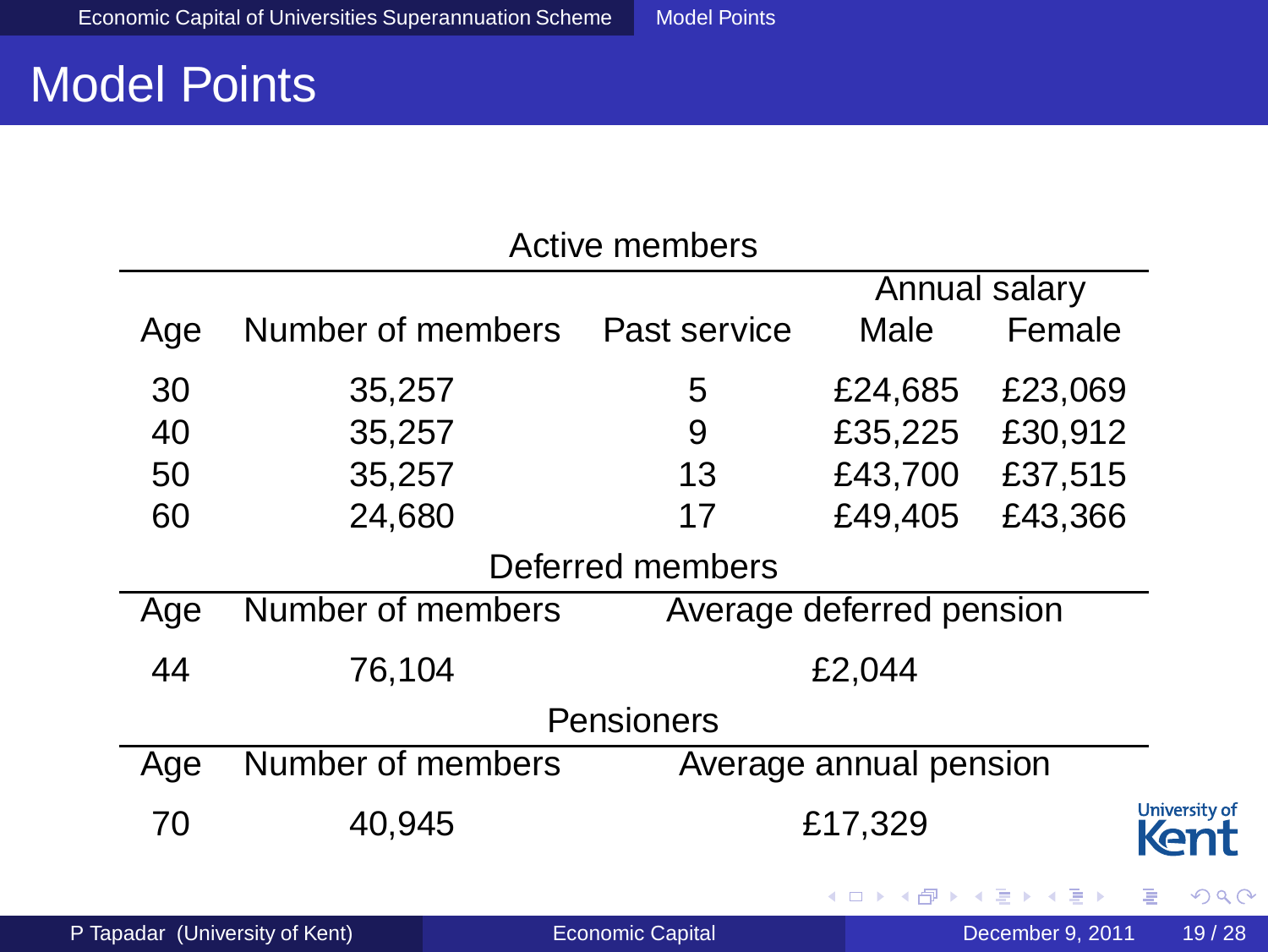#### Model Points vs Valuation Report (2008)

#### Table: Comparison of accrued benefit liabilities.

|                  | Model points | <b>USS 2008</b>       |
|------------------|--------------|-----------------------|
| Active members   | £15,159.1m   | £14.774.6m            |
| Deferred members | £2,312.5m    | £2,229.3m             |
| Pensioners       | £11,064.8m   | £11,131.4m            |
| Total            |              | £28.536.4m £28.135.3m |



<span id="page-20-0"></span> $299$ 

重き す重

4 n > 4 n +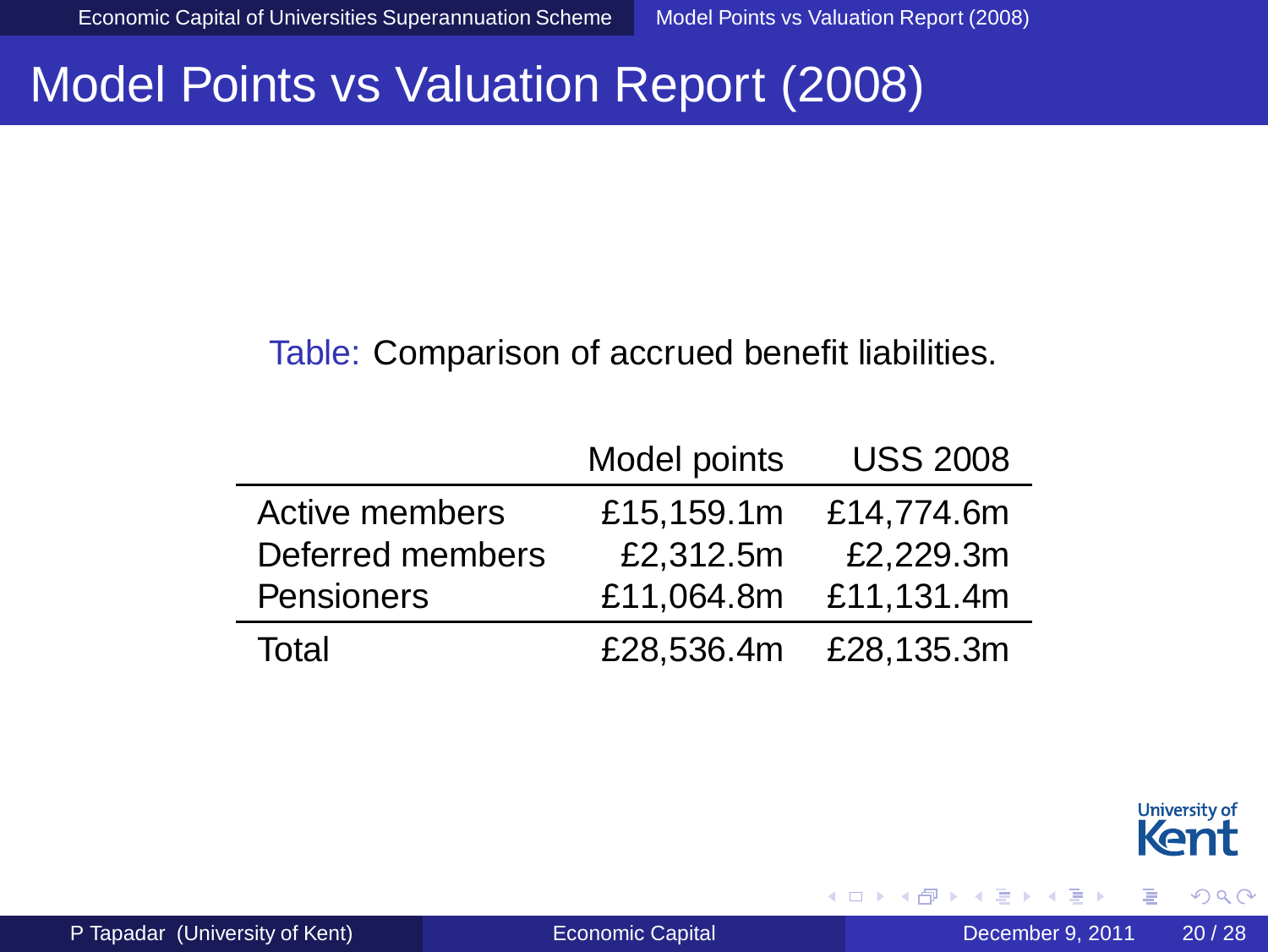#### Base Case – Model Points

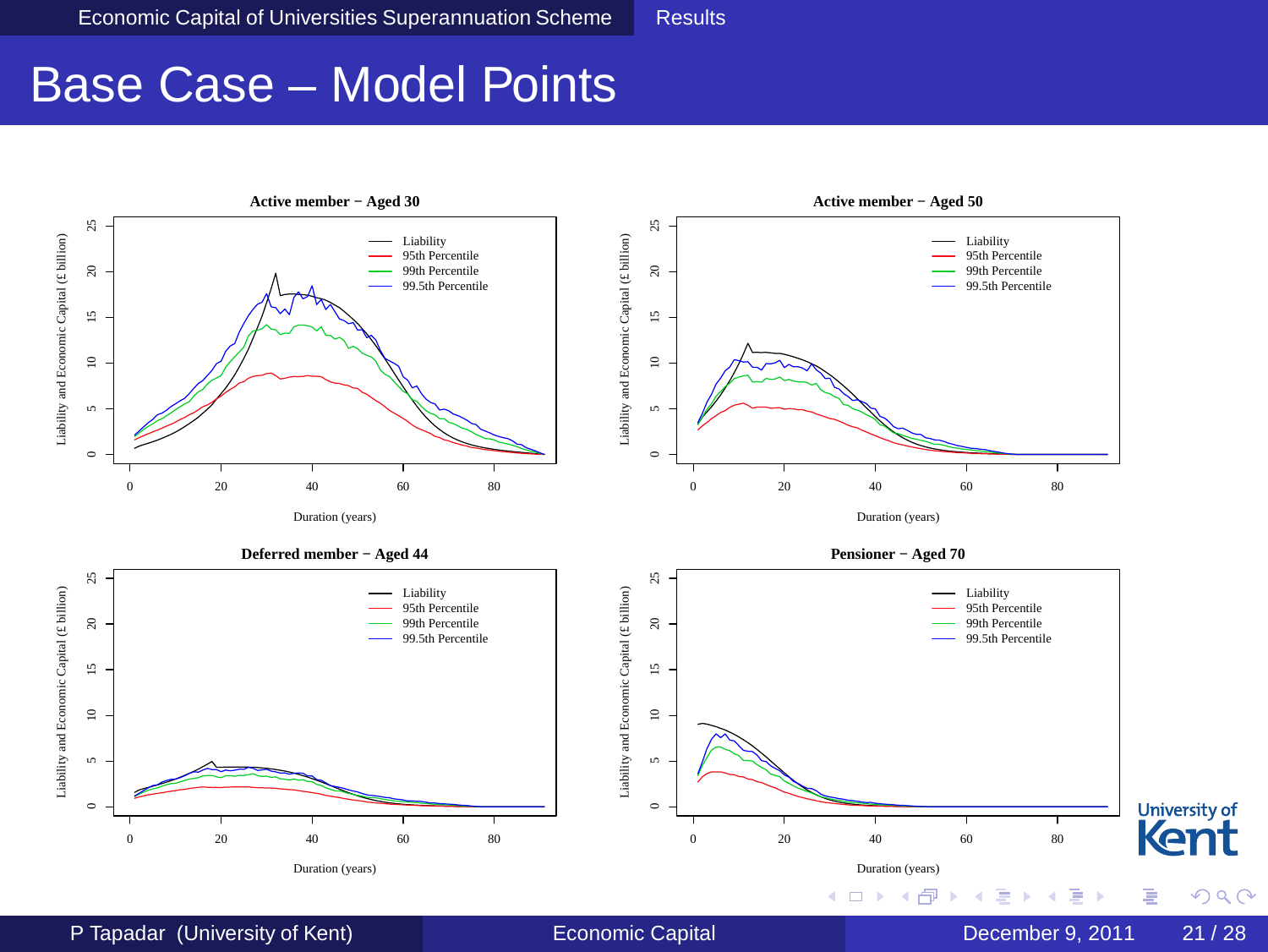#### Base Case – Full Scheme

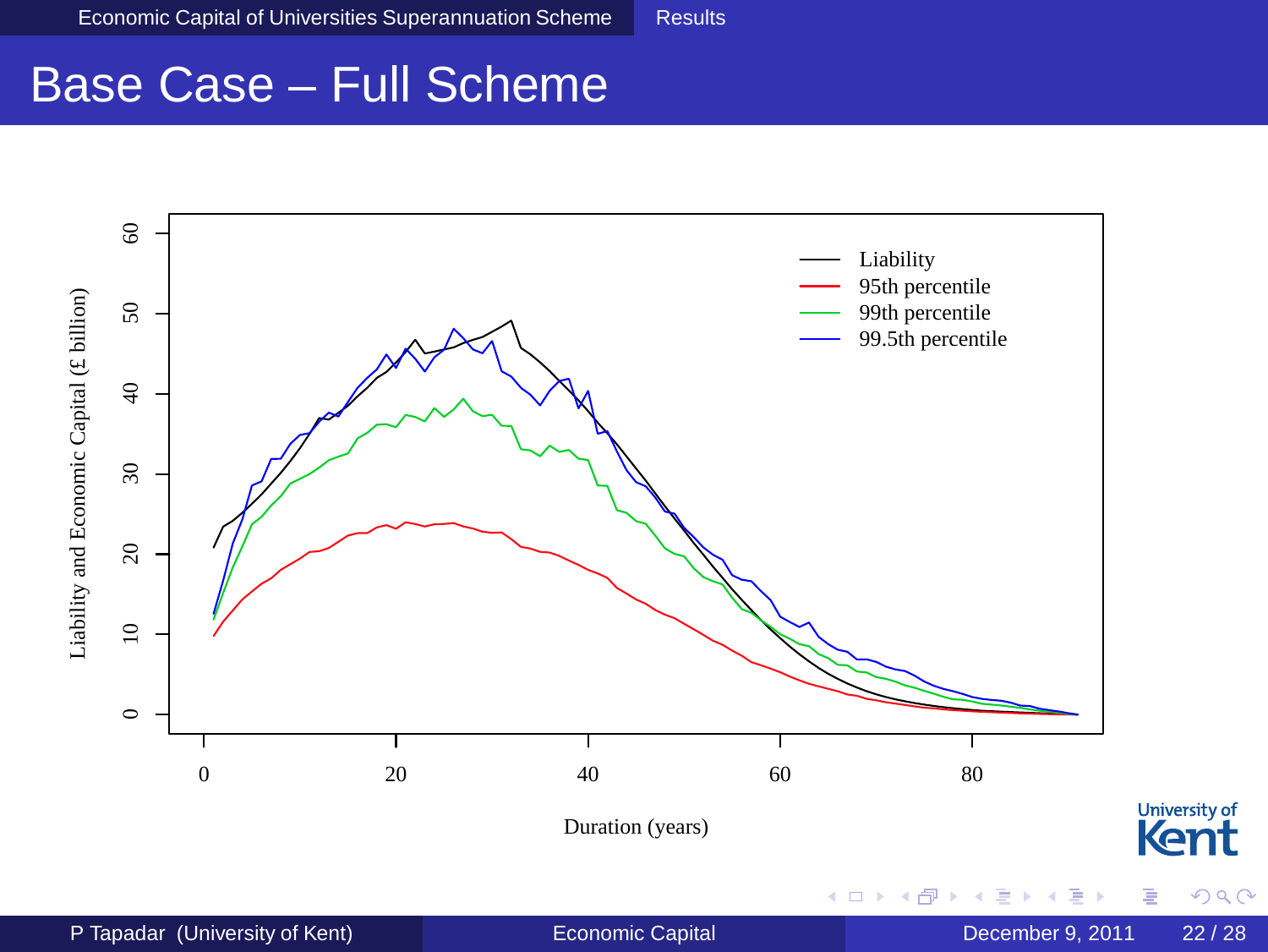#### Sensitivity Analysis – EC at 95th Percentile Levels

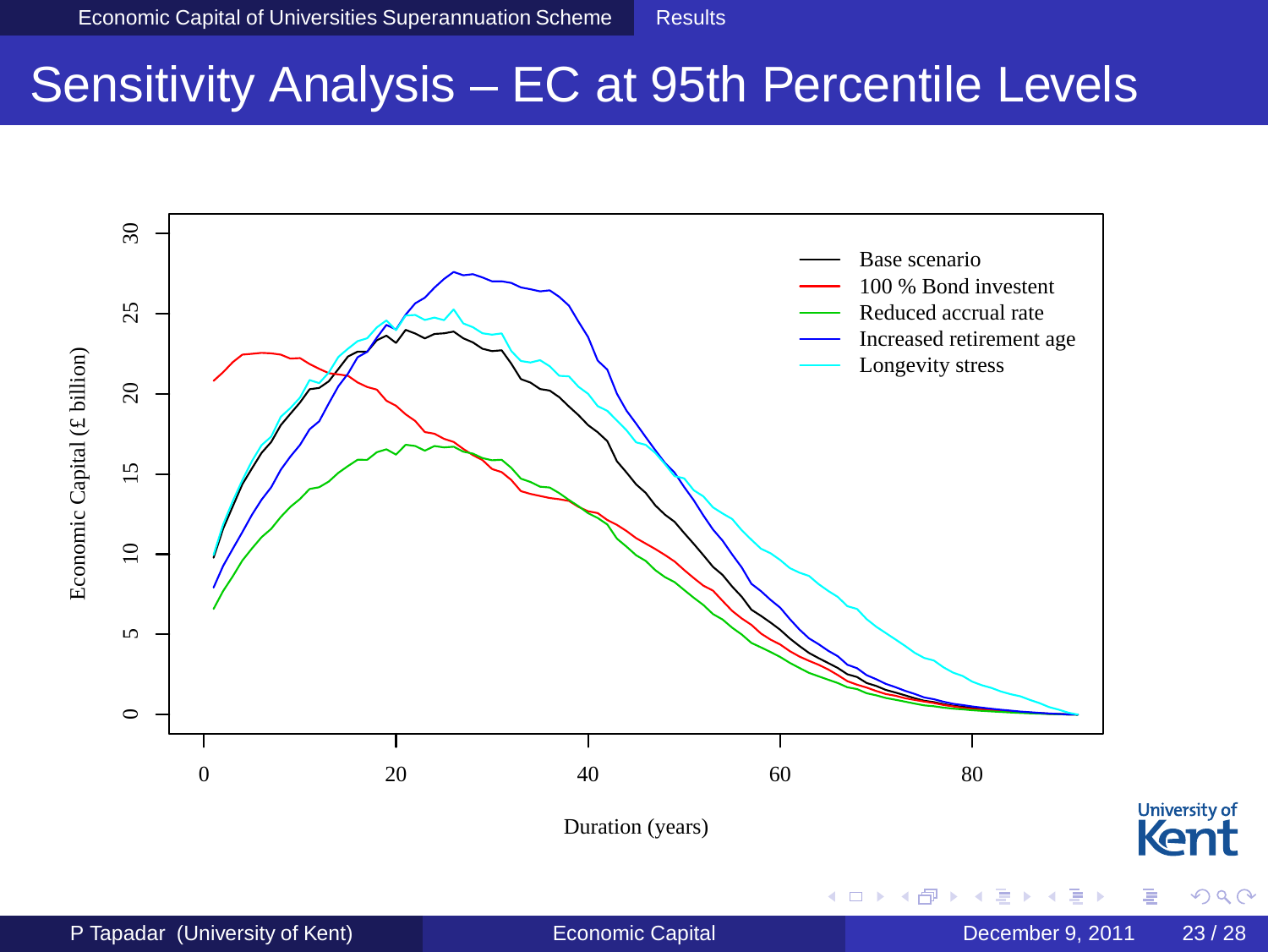#### Results Summary

Table: Ratio of USS scheme assets at 2008 actuarial valuation (£28,842.6m) to the sum of scheme best estimate liabilities and economic capital at time zero.

|                                 | Economic capital percentile levels |      |               |  |
|---------------------------------|------------------------------------|------|---------------|--|
| Scenario                        | 95 <sub>th</sub>                   | 99th | 99.5th        |  |
| Base                            | 94%                                | 88%  | 86%           |  |
| 100% investment in bonds        | 58%                                | 52%  | 50%           |  |
| Accrual rate reduced to 1/120th | 119%                               | 112% | 110%          |  |
| Retirement age increased to 70  | 112%                               | 104% | 102%          |  |
| Longevity stress                | 94%                                | 88%  | 85%           |  |
|                                 |                                    |      | University of |  |

4 m k

ミャイミ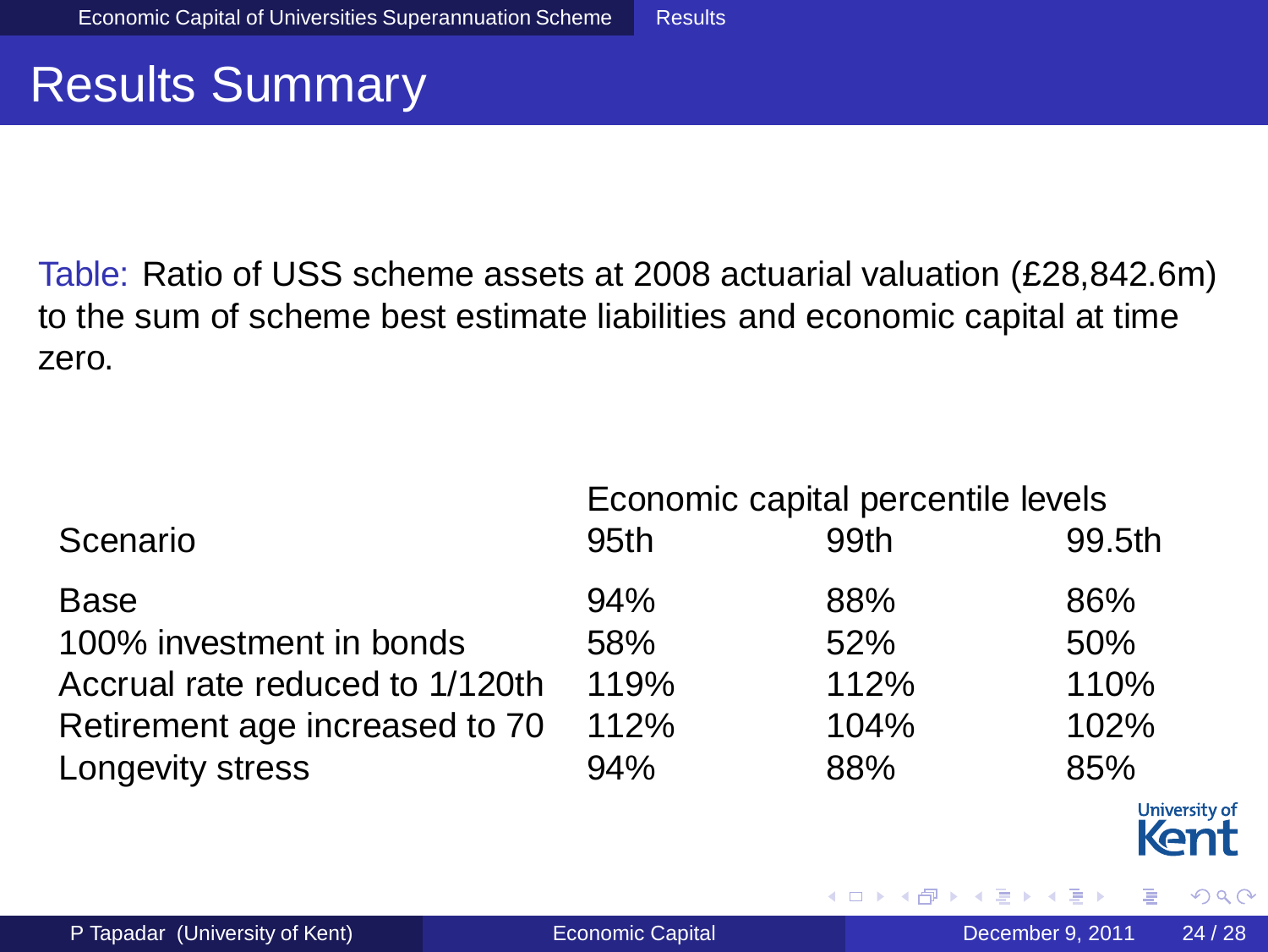#### Open Scheme

<span id="page-25-0"></span>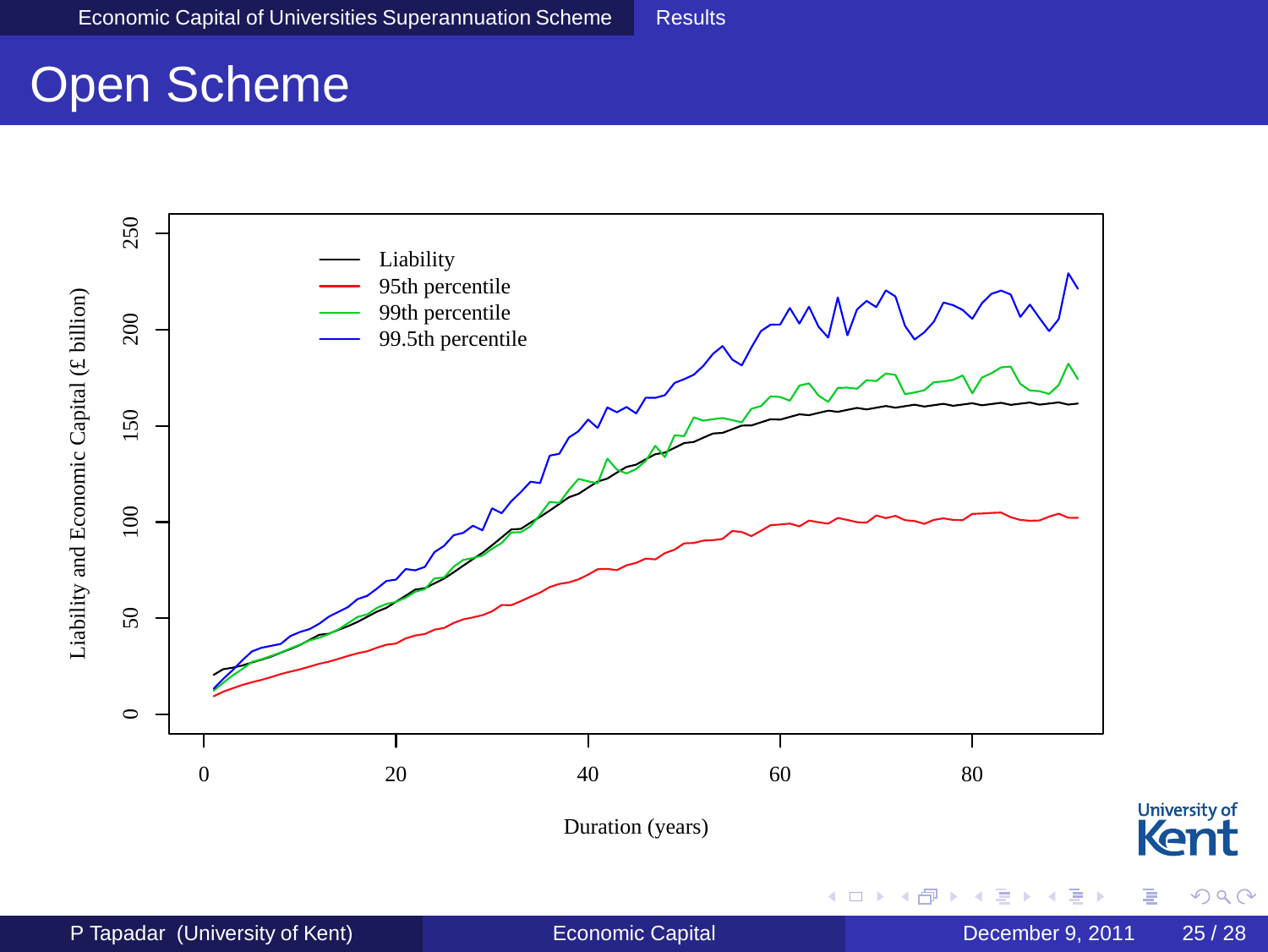#### Agenda

#### **[Introduction](#page-2-0)**

[Economic Capital of a Life Insurance Annuity Firm](#page-7-0)

#### **[Economic Capital of Universities Superannuation Scheme](#page-14-0)**

#### **[Conclusion](#page-25-0)**

- **[Summary](#page-26-0)**
- **•** [References](#page-27-0)



<span id="page-26-0"></span> $\Omega$ 

重き す重

4 m k 4 何 下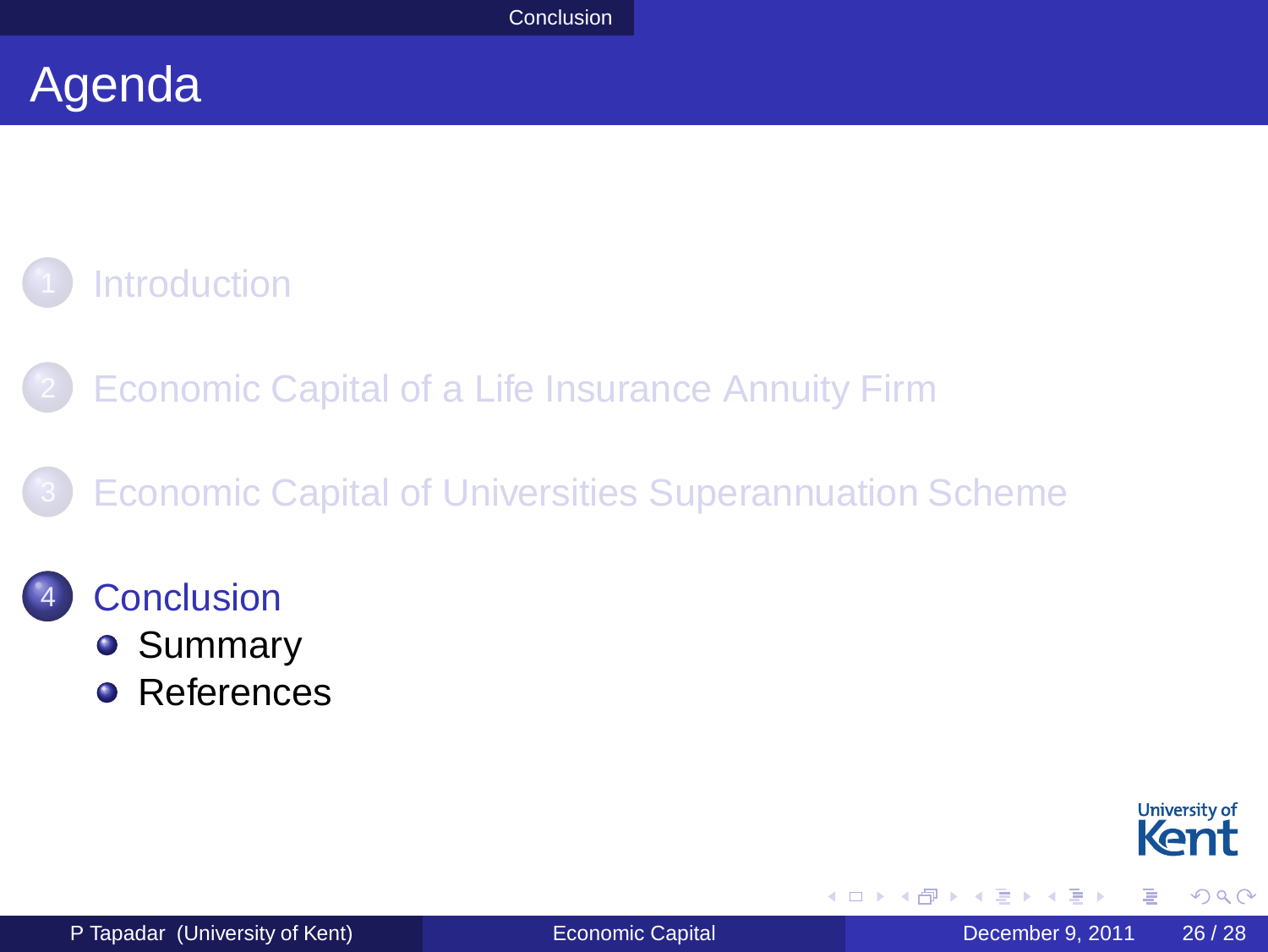#### **Summary**

- Regulatory change is a driver for improvements all round.  $\bullet$
- Economic capital is 60% of best estimate liability at the 99.5th percentile level for the base scenario.
- **It shows the extent of risk inherent in guaranteeing long-term** benefits while backing liabilities with volatile assets.
- Setting capital aside to match economic capital will be challenging, so de-risking DB pension schemes is more likely.
- A risk-sensitive economic capital approach can provide better clarity to help manage DB schemes in a transparent manner.

<span id="page-27-0"></span>